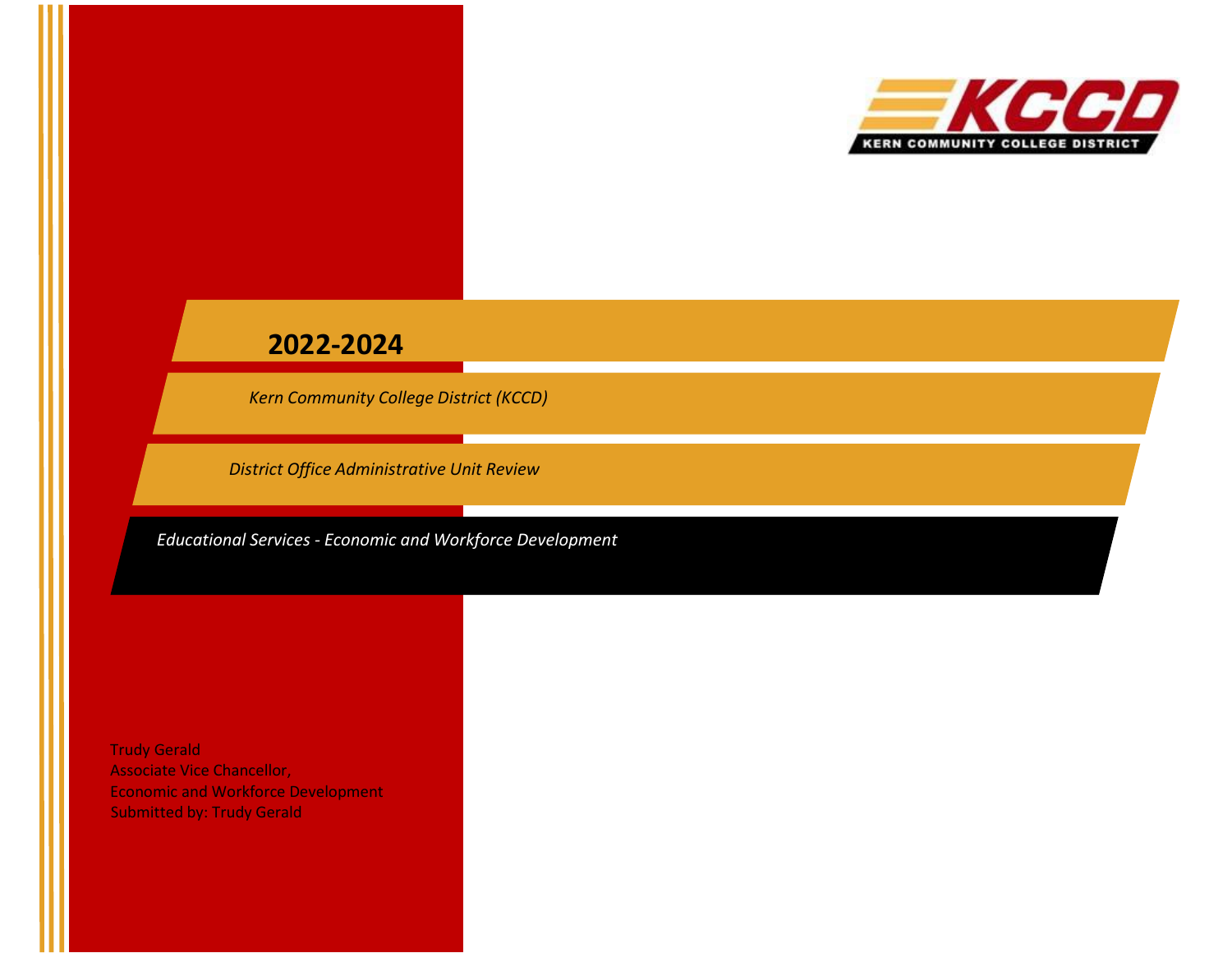#### **2022-2024 District Office Administrative Unit Review for: Economic and Workforce Development**

#### **Executive Summary**

a) In one paragraph or with bullet points, summarize the key points learned in this evaluation. *(list the highlights of the document)* 

- Workforce and economic development continues to experience increased emphasis and expectations related to advancing state, regional, and local economies. Kern Community College District (KCCD) in concert with the California Community Colleges (CCC) have increased their commitment to creating more and better CTE outcomes through advancements in P-16 pathway development, the California Community Colleges Strong Workforce Program (SWP), Carl D Perkins Vocational Education Act (VTEA), policy and procedure administration, CTE program planning and assessment,critical partnership development, internal and external professional development, leadership of the Adult Education Consortium, and the inclusion of contract education to non-credit programs as an on-ramp approach to postsecondary education.
- The Economic and Workforce Development (EWD) unit has utilized the following strengths to help move the needle in meeting expectations:
	- Development and refinement of equity-centered capacity building through CTE program development, legislative and policy advisement, strategic planning CTE student outcome monitoring and reporting, research and resource providing, crucial stakeholder convening.
	- Representation of KCCD/CCC throughout the region, state and nation while advocating for the critical role of community colleges in meeting the needs of local, regional and state economies.
	- Inform and advocate for adoption of appropriate evidenced-based initiatives, legislation, planning, procedure, policy, programming, research, resources, and professional development that maximizes and exceeds student outcome goals.
	- Seek, identify and effectively respond to resource development and innovation needs driven by economic and workforce development priorities based on district, county, region, state and national research and evidence based trends.
	- Facilitation, planning, and support for the districtwide dual enrollment system.
	- Increased regional P-16 planning, collaboration, iterative formative evaluation and improvement.
	- Facilitate the creation and implementation of Career Exploration curriculum in 2/3rds of the local high schools.
	- Increased collaboration between colleges and the district office Economic and Workforce Development division.
	- Expanded technical assistance to support targeted research, data, reporting and fiscal management to inform both district-wide and college-level metrics and outcomes regarding K14 transitions, Strong Workforce, Adult Education, Perkins I-C C
	- Sustained funding for Strong Workforce, Perkins and Adult Education and demonstrated agility in obtaining and braiding funding to support CTE efforts.
	- Sustained and expanded employer and workforce stakeholder engagement and collaboration between the colleges and the EWD division (district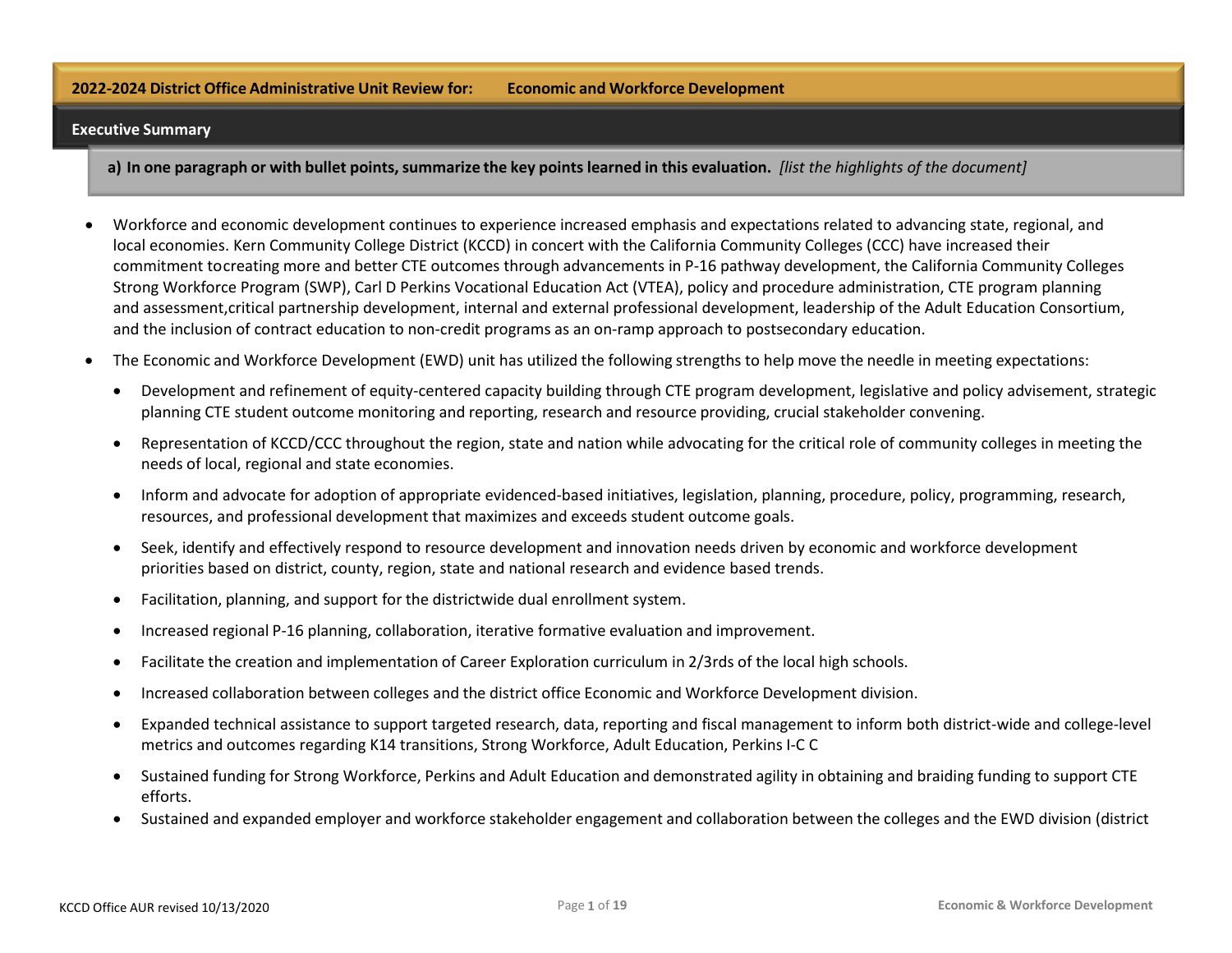**a) Provide a brief abstract of synopsis of your unit's current circumstances and future needs. Please include any college priorities that affect your unit, and the connection to college planning and priorities.**

Workforce and economic development are crucial tactics in addressing employment, income, and wealth disparities. The California Community Colleges Chancellor's Office (CCCCO) continues to deepen its expectations for student outcomes driven by innovation and collaboration between community colleges and our partner networks to deliver more and better workforce programs with better outcomes for all students. This commitment is exemplified by the California Adult Education Program, K12 Strong Workforce Program, California Community Colleges Strong Workforce Program, VTEA, the Vision for Success, and the Student-Centered Funding Formula. Federal direct and state pass-through funding now require greater levels of collaboration, integrated across educational segment planning and preparation, accountability through formative review, and formal evaluations of project and program outcomes. The district acknowledges and supports the achievement of these goals through this unit's provision of leadership, policy oversight, program expertise, data systems, technical assistance, communication, advocacy, and strategic partnership development.

The priorities of this unit are driven by our District and College planning and as identified in the Vision for Success Goals & Student Centered Funding Formula metrics; KCCD [Strategic](https://do-prod-webteam-drupalfiles.s3-us-west-2.amazonaws.com/kccdedu/s3fs-public/page/KCCD_Strategic%20Plan%202019-2022%20Adopted%2005-02-19.pdf) Plan; [Bakersfield](https://do-prod-webteam-drupalfiles.s3-us-west-2.amazonaws.com/bcedu/s3fs-public/2018-2021-strategic-directions_0.PDF) College (BC) Strategic Directions; Cerro Coso Community College [\(CCCC\) Strategic](https://do-prod-webteam-drupalfiles.s3-us-west-2.amazonaws.com/ccedu/s3fs-public/Strategic%20Plan%202019-2021.pdf) Plan; and [Porterville](https://do-prod-webteam-drupalfiles.s3-us-west-2.amazonaws.com/pcedu/s3fs-public/Porterville%20College%20Strategic%20Plan%202018-2021.pdf) College (PC) Strategic Plan

The impact of the enhanced systemic alignment between workforce development, K12, community college, adult education providers, and the state university systems drive the need for greater engagement, collaboration, co-design and co-validation of processes, systems, and customer supports. We recognize the need to:

- Continue development and refinement of CTE programming, equity-centered capacity building, legislative and policy advisement, strategic planning, CTE student outcome monitoring and reporting, research and resource providing, crucial stakeholder convening.
- Collaborate with regional K12, regional community colleges, adult education, Workforce Industry Boards (WIB), and public four-year colleges to strengthen our response to the needs of our CTE programs, students and local labor market demands.
- Provide education and training opportunities that respond to economic, industry, education and community needs utilizing credit, noncredit, and contract education.
- Use labor market data for initial program planning, approval and continuation decision making.
- Continue to support awareness and marketing of aligned K12 & College CTE programs and guided pathways that lead to quality jobs.

Increased accountability measures are driving the following department's 2019-20 additional needs:

- The implementation of the noncredit CCCApply in the District which will save hours on manual entry for noncredit students allowing the District to conduct longitudinal analysis of noncredit students who move in to credit programs or take noncredit skills building classes in addition to their credit classes. The second augmentation would allow not-for-credit (contract education) students to be entered into the District's data systems (Banner) so longitudinal analysis could be completed.
- Utilization of the Banner document system to support articulation and dual enrollment. Support broader adoption of DualEnroll.com
- Data Warehouse & Report training (e.g., ODS, Cognos, Kern County Superintendent of Schools (KCSOS)/KIDS, the State Longitudinal Database, CalPassPlus, and any other California Department of Education (CDE) or CCCCO datasets that support accountability).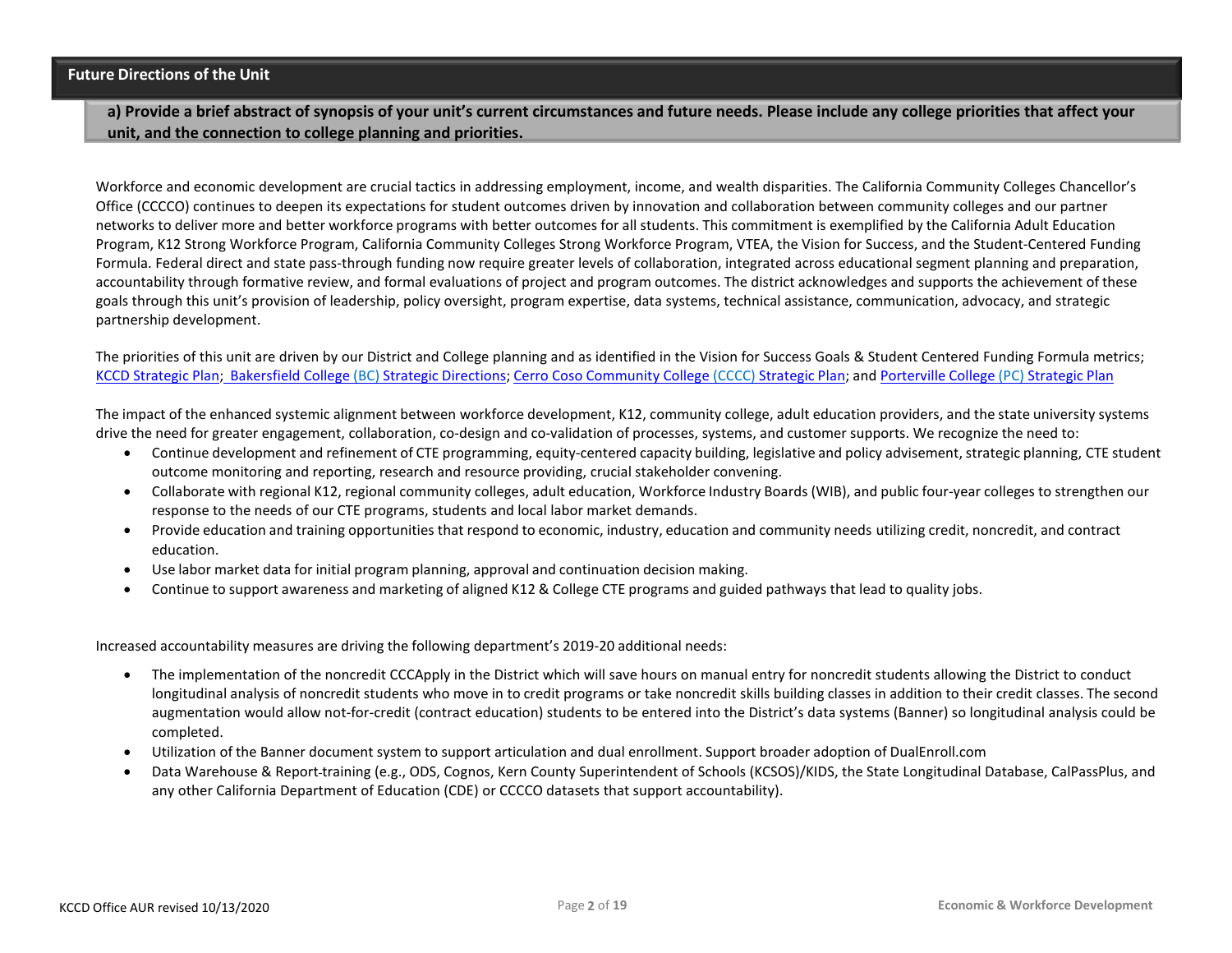#### **Section One: Unit Overview**

a) What is the purpose of the unit and what populations (internal and external) are served by the unit? [why does the unit exist and how does the unit support the mission and vision of the Kern Community College District; who benefits directly from the services provided by the unit]

The unit serves the communities within the KCCD service area (community stakeholders), students and potential students of all ages (external customers) by working with KCCD faculty, deans, and other administrators (internal customers), P-16 education teachers, faculty, and administrators and workforce development agencies (external partners and stakeholders). The unit's purposes support the KCCD district and college vision and mission as detailed in its goals and outcomes (Sections 2 - 5). The unit's purposes are to:

- 1. manage, coordinate, and provide leadership for the district economic and workforce development programs;
- 2. maximize career technical education opportunities for students by serving as a catalytic force in formulating and implementing, collaborating and promoting career education and economic development throughout the district and regionally;
- 3. advance equity through the development and support of postsecondary education and training practices that serve to develop a large-scale workforce delivery system that offers the greatest promise for shared opportunity and prosperity;
- 4. engage with employers to better understand workforce and labor market trends and partner with the colleges to develop credit, noncredit, and contract education solutions to meet employers' needs;
- 5. facilitate strategic planning regarding districtwide career education;
- 6. provide leadership regarding district-wide career / guided pathways, high school to college transition services, early college, adult education, contract education, noncredit, strong workforce, Carl Perkins / VTEA, and coordinate articulation and dual enrollment agreements;
- 7. coordinate with College administrators and faculty to evaluate student and program outcomes using available career education data;
- 8. serve as a liaison between the district and federal, state, county and local economic development and career education agencies including the CCCCO system office, the CCCCO regional structure, county offices of education, and county and city economic development divisions.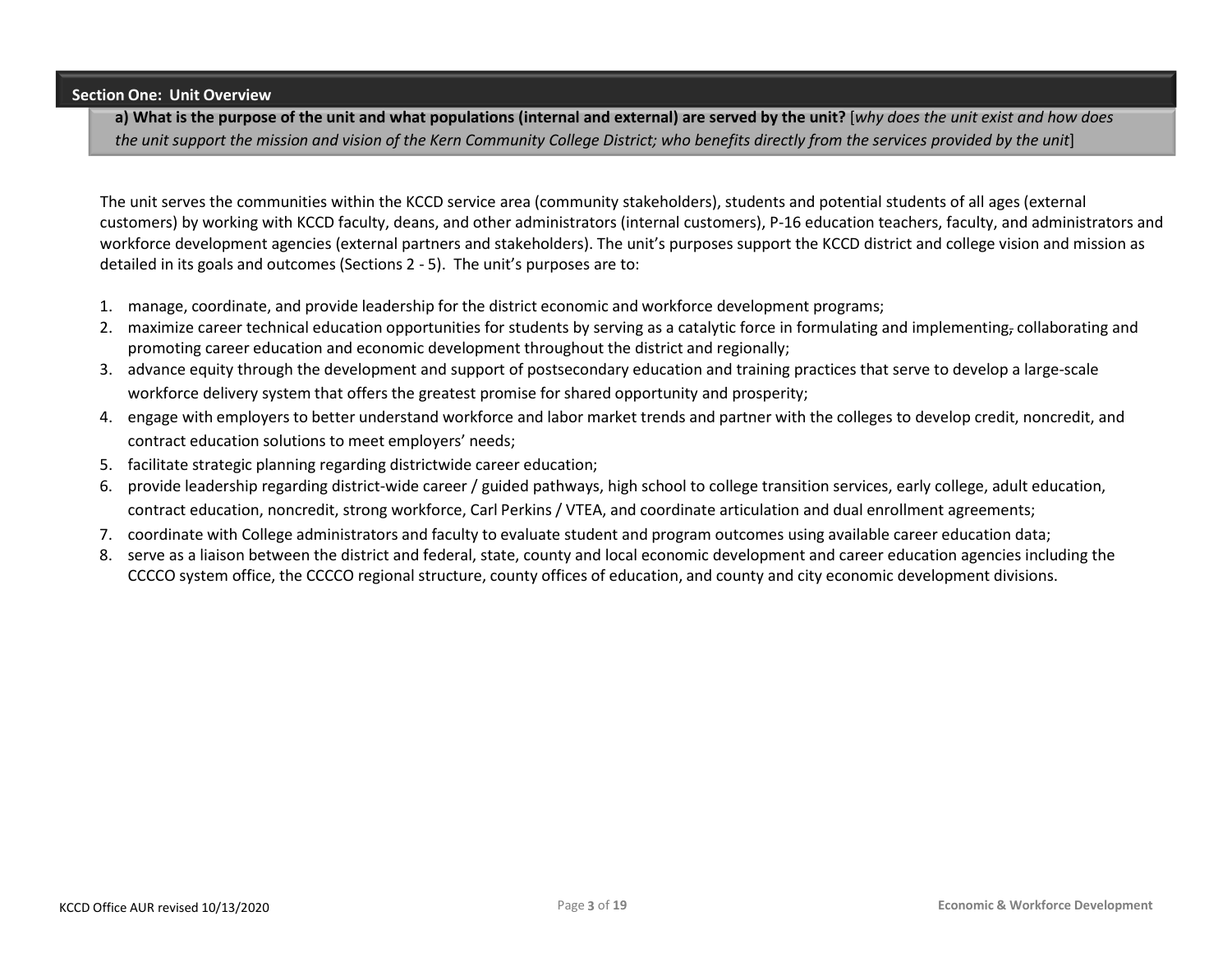### **Section One: Unit Overviewa Section One: Unit Overview** *(continued)*

b) Describe how the unit supports the colleges in achieving their mission and their efforts to improve student learning and achievement.

The unit supports the colleges in achieving their mission and efforts to improve student learning and achievement by addressing the goals of the CCC Chancellor's Office Vision for Success framework, the metrics of the Student Centered Funding Formula, and the California Community College's mission to develop a strong workforce. This includes the need for strategic alignment with current labor market data, local economic ecosystems, and linked P-16 collaborative partners. The following are examples of the many supports, initiatives and resources the unit offers that strengthen and support the colleges' efforts to achieve their mission and improve student learning and achievement:

- 1. Support the colleges to maximize innovative and promising practice models to increase student learning and achievement.
- 2. Advance equity through the development and support of postsecondary education and training practices, including career pathways, dual enrollment integration, stackable credentials, job-driven/student-centered planning, research and data sharing, and professional development.
- 3. Entrepreneurial initiatives, apprenticeship, work-based learning opportunities, and student-centered planning.
- 4. Strengthen the colleges' connections to essential educational pathway partners, industry, career and other economic development stakeholders.
- 5. Support the colleges' development and refinement of educational and training opportunities that are responsive to industry and community needs utilizing credit, noncredit and contract education.
- 6. Provide professional development and technical assistance to college and partner faculty and staff to increase their overall knowledge of current and future trends, policies, innovative and best practices, guidelines and regulations in career education and workforce development.
- 7. Provide technical assistance for districtwide research, data analysis, data reporting, fiscal reporting, grant development, grant management, program planning, and the review and evaluation of project and program outcomes.
- 8. Strengthen and support the colleges' efforts by connecting colleges to resources that can help them evaluate and implement evidence-based best practices that have demonstrated the greatest promise toward increasing student success.
- 9. Support and promote colleges' critical role and impact on workforce and economic development through participation and leadership with local and regional economic and workforce agencies and by serving as a communication liaison and career education advocate at the local, regional, state and national level.
- 10. Provide oversight, staff support, technical support, resources and coordination of Kern County's Adult Education Consortium, including dedicated support to college efforts.
- 11. Provide oversight, staff support and coordination of Kern County initiatives to develop sustained K-16 career pathways that connect businesses, K-16 and community colleges to better prepare students for the 21<sup>st</sup> century workplace, including dedicated support to college efforts.
- 12. Lead district partnership with Workforce Development Board (WDB). Serve on WDB, manage district CalJOBS account (the system that Workforce Development Boards use to determine the eligibility of classes and training for Individual Training Account reimbursement.
- 13. Represent the district to Employers, Industry Associations, Economic Development Agencies, Community Based Organizations, Unions and other Economic and Workforce Development stakeholders (e.g., Kern Economic Development Corporation, Kern Initiative for Talent and Entrepreneurship, Kern County Builders' Exchange, East Kern Economic Alliance, San Joaquin Valley Electric Vehicle Partnership, Kern, Inyo, Mono Building Trades Council).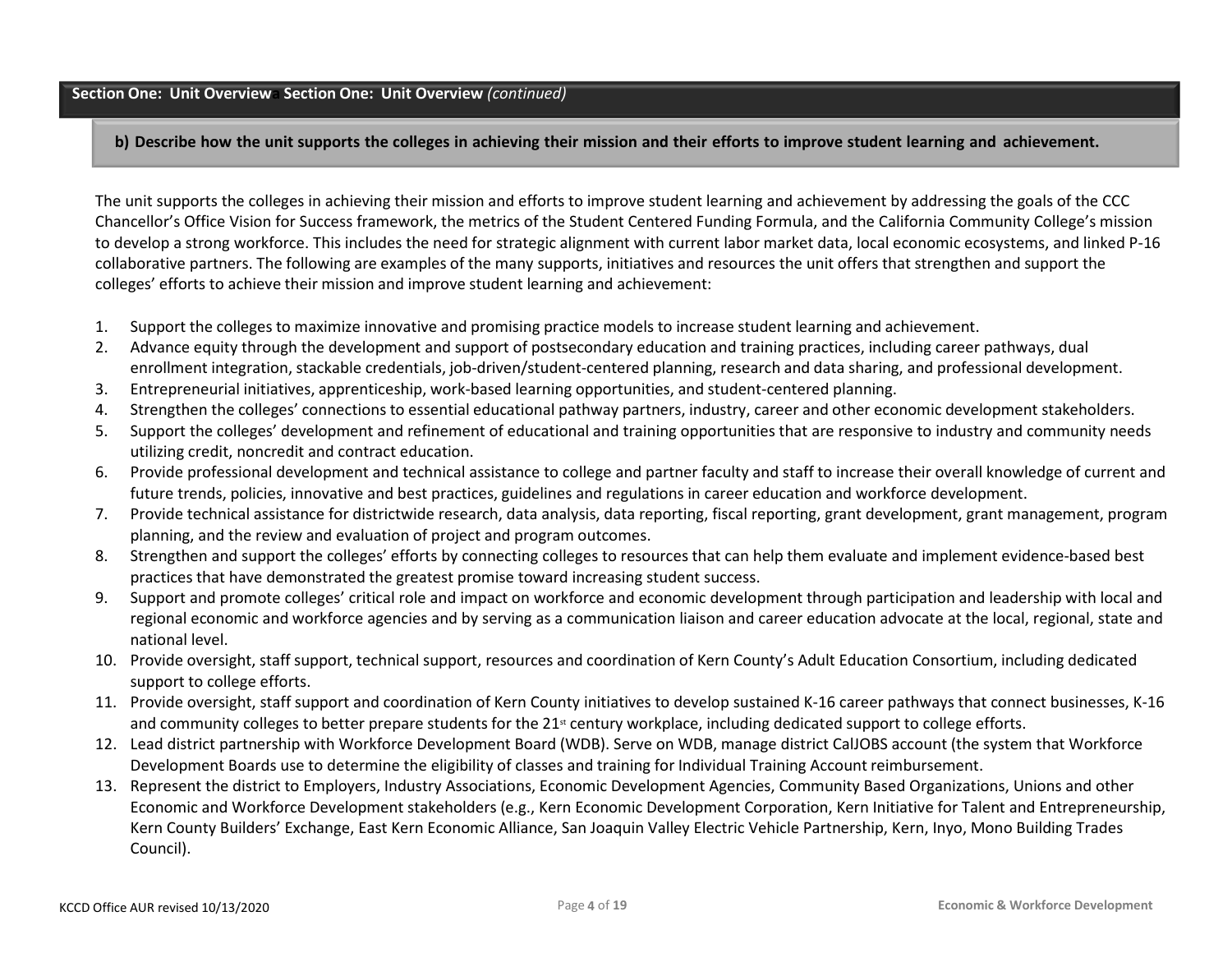**Section One: Unit Overview** *continued*

c) How is the unit structured within the district? Modify the org chart template below to illustrate the unit's organization. (\*chart includes proposed positions)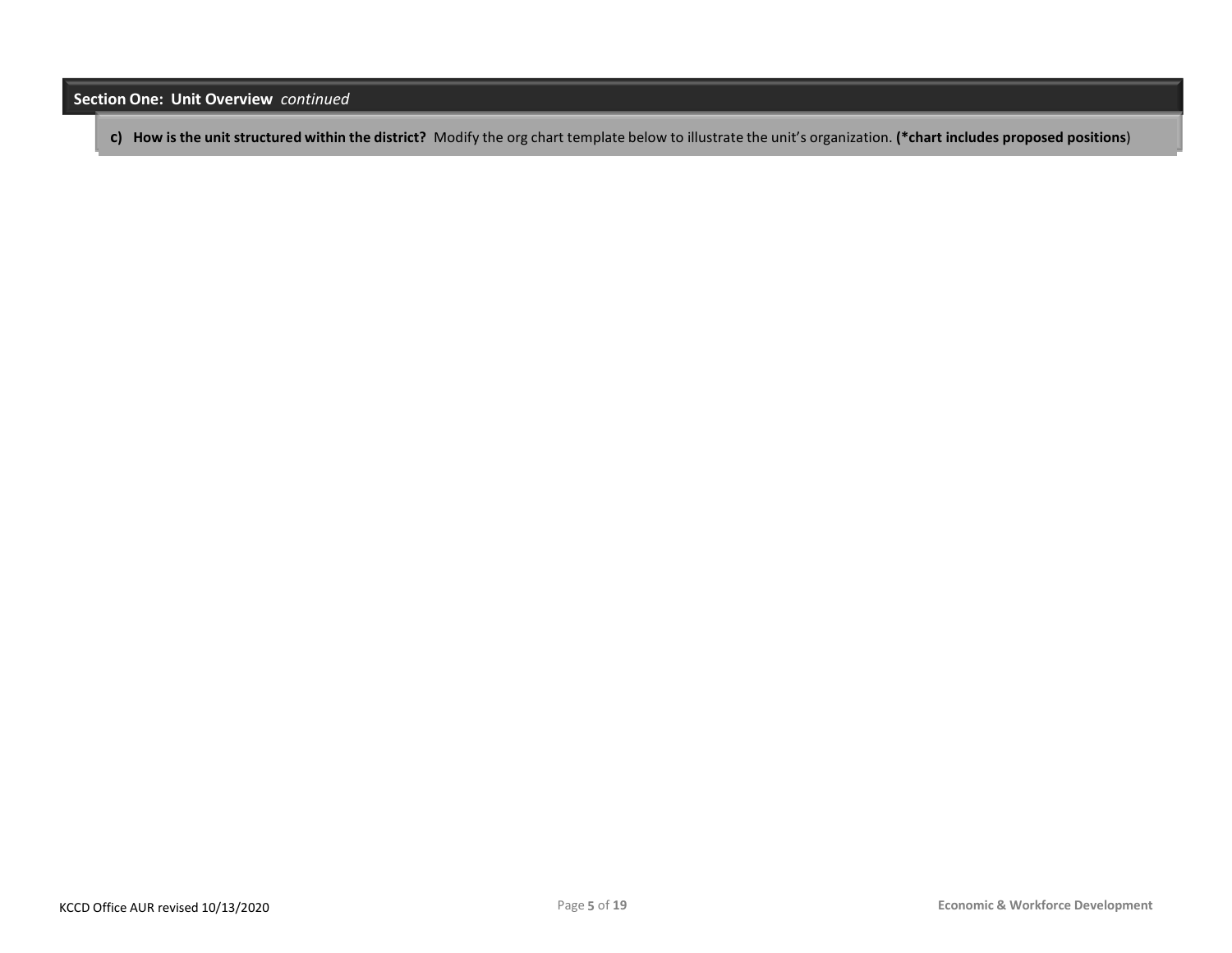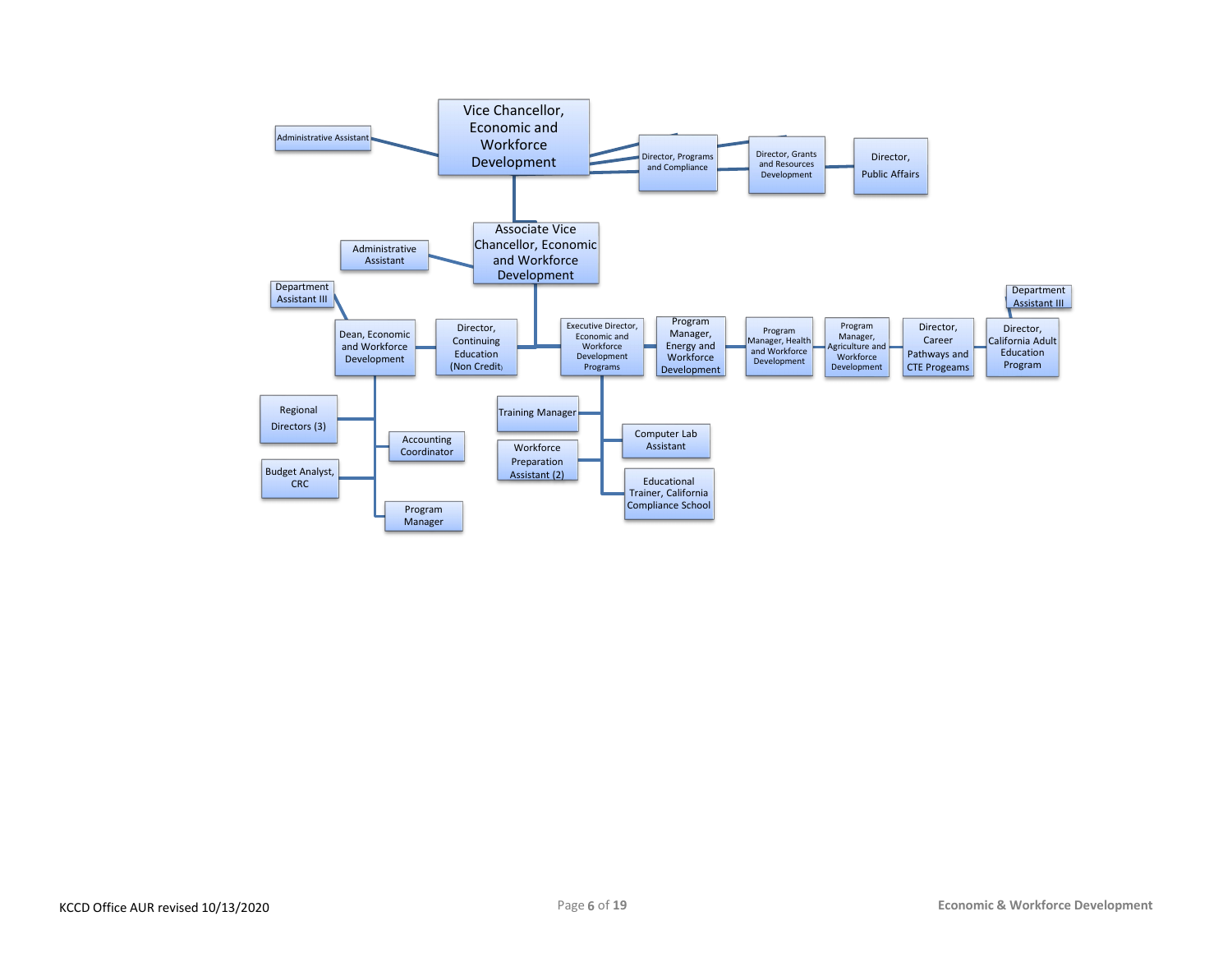**d) For the positions included in the unit's organizational chart, please provide a brief description of what primary processes or areas each position is responsible for as it relates to the work of the unit, district and colleges.**

| <b>Position</b>                                                           | <b>Primary Functions/Processes</b>                                                                                                                                                                                                                                                             | <b>Supplemental Functions/Processes</b>                                                                                                                                                                                                                                                                                                                                                                                                                                             | <b>Additional notes</b>                                                                                                                                                                                                               |
|---------------------------------------------------------------------------|------------------------------------------------------------------------------------------------------------------------------------------------------------------------------------------------------------------------------------------------------------------------------------------------|-------------------------------------------------------------------------------------------------------------------------------------------------------------------------------------------------------------------------------------------------------------------------------------------------------------------------------------------------------------------------------------------------------------------------------------------------------------------------------------|---------------------------------------------------------------------------------------------------------------------------------------------------------------------------------------------------------------------------------------|
| Associate Vice<br>Chancellor,<br>Economic and<br>Workforce<br>Development | Provide overall leadership in the planning,<br>organization, administration, evaluation, policy<br>development, and implementation for all CTE<br>andEconomic and Workforce Development<br>programsand initiatives throughout the District.                                                    | Manage, coordinate, and provide leadership<br>for the district economic and workforce<br>development programs and initiatives to<br>assure the viability and legality of the<br>programs, improve processes, maintain<br>established academic and legislative<br>standards, maximize the Career and<br><b>Technical Education Opportunities for</b><br>students and facilitate economic<br>development in the many communities<br>served by the Kern Community College<br>District. | Serve as a catalytic force in<br>formulating and<br>implementing, collaborating,<br>promoting, and<br>implementing Career and<br><b>Technical Education and</b><br>economic development<br>throughout the district and<br>regionally. |
| Administrative<br>Assistant                                               | Provide support and technical assistance to the<br>Associate Vice Chancellor and other unit<br>leadership as appropriate.                                                                                                                                                                      | Assist in the implementation of goals and<br>objectives. Monitor, control and process<br>expenditures and budget accounts.<br>Organize and maintain filing. Coordinate<br>and participate in a variety of meetings and<br>conferences.                                                                                                                                                                                                                                              | Coordinate office logistics,<br>event planning, travel, and<br>other duties as assigned.                                                                                                                                              |
| Director,<br>Grants and<br>Resources<br>Development                       | Plan, direct and administer the Grants Program.<br>Responsible for pre-award grant writing,<br>coordination of grant applications for the District,<br>as well as post-award support for staff in charge<br>of grant funded projects and grants compliance<br>for the District.                | Actively seek, identify, and recognize<br>external opportunities that present viable<br>funding opportunities and match District<br>goals, College priorities, and search<br>requests.                                                                                                                                                                                                                                                                                              | Develop a District strategic<br>plan for the submission of<br>grants that is based on the<br>District's and Colleges'<br><b>Strategic and Educational</b><br>Plans.                                                                   |
| Director,<br>Programs and<br>Compliance<br>(COF)                          | Responsible for identification and development<br>of funding and partnership opportunities; grant<br>writing, coordination of grant applications for the<br>District, as well as post-award support for staff in<br>charge of grant funded projects and grants<br>compliance for the District. | Provides oversight to various grant funded<br>projects and implements operational<br>systems to ensure contractual, fiscal and<br>operational compliance with all<br>department, district, state and federal<br>grants management and reporting policies<br>and procedures                                                                                                                                                                                                          | Actively seek, identify, and<br>recognize external<br>opportunities that present<br>viable funding opportunities<br>and match District goals,<br>College priorities, and search<br>requests.                                          |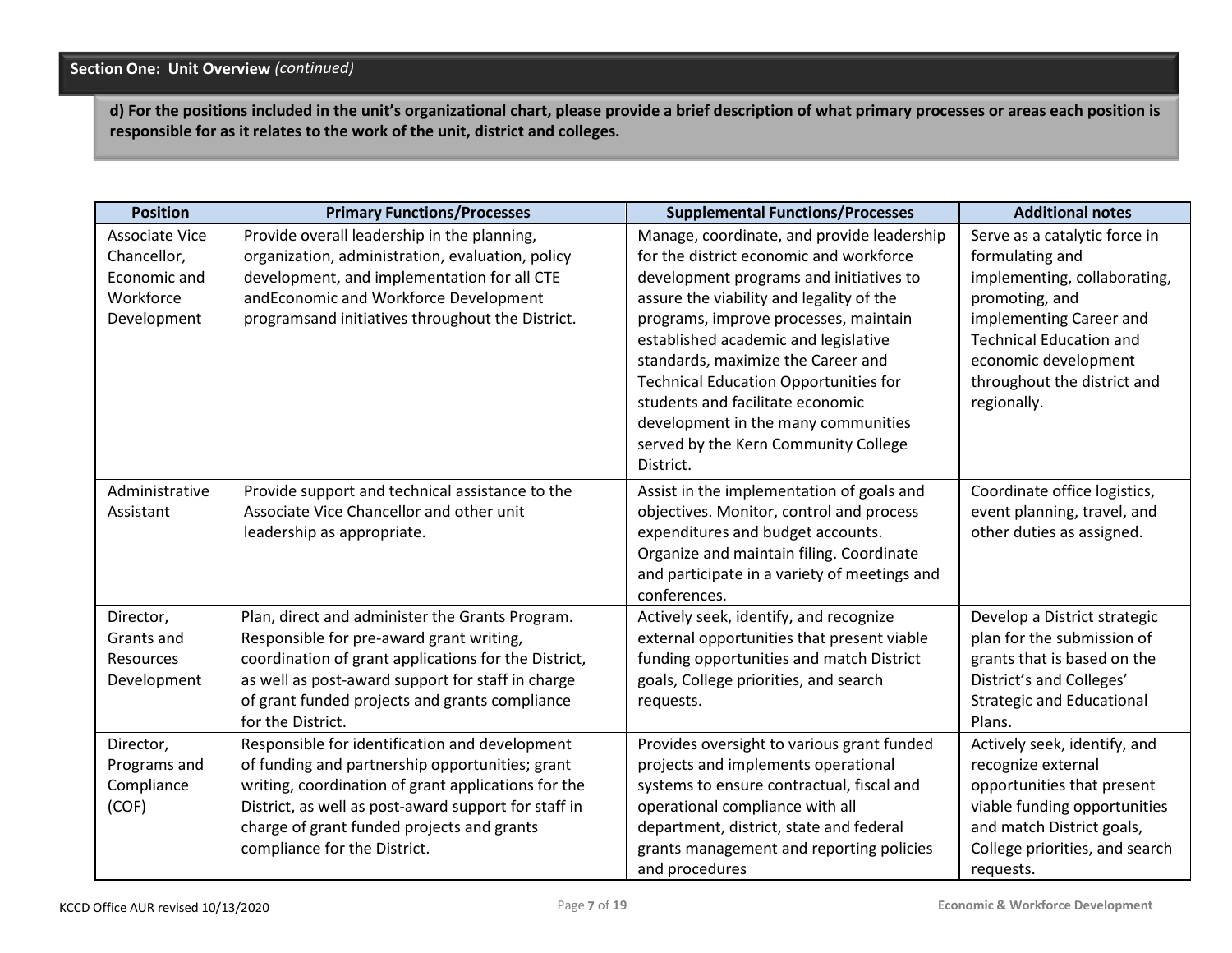| Director,<br>California Adult<br>Education<br>Program (COF)                   | Lead and facilitate Adult Ed. Consortium,<br>studentdata reporting, fiscal<br>reporting, budgeting, planning, support, consortium<br>management, ensuring we are<br>in alignment with state requirements,<br>program area reporting.                                                                                                                                                                                                                                                                    | Develop programs, conduct outreach and<br>alignment of programs and<br>data. Assist Adult Education principals,<br>directors, and managers on program<br>implementation. Perform student outreach,<br>marketing support, and distance learning<br>support.                                                                                                                                                                                                                                                                                                                                   | Provide support /<br>professional development in<br>fiscal reporting, student data<br>management, testing,<br>program alignment, and any<br><b>Adult Education related</b><br>area.                                                                                   |
|-------------------------------------------------------------------------------|---------------------------------------------------------------------------------------------------------------------------------------------------------------------------------------------------------------------------------------------------------------------------------------------------------------------------------------------------------------------------------------------------------------------------------------------------------------------------------------------------------|----------------------------------------------------------------------------------------------------------------------------------------------------------------------------------------------------------------------------------------------------------------------------------------------------------------------------------------------------------------------------------------------------------------------------------------------------------------------------------------------------------------------------------------------------------------------------------------------|-----------------------------------------------------------------------------------------------------------------------------------------------------------------------------------------------------------------------------------------------------------------------|
| Director,<br>Career<br>Pathways and<br><b>CTE Programs</b><br>(COF)           | Provide leadership and support for the<br>coordination, planning, and fiscal integrity of<br>Career Education and Adult Education programs<br>and initiatives. Ensure program compliance with<br>GAAP, BAM, Strong Workforce, Perkins, and all<br>related agency regulations.                                                                                                                                                                                                                           | Provide technical assistance and fiscal<br>compliance support for CTE, Adult<br>Education, and other Career Education<br>programming. Participate in meetings and<br>conferences related to the assigned<br>programs, coordinate projects, develop and<br>completereports as needed.                                                                                                                                                                                                                                                                                                         | Facilitate planning for career<br>education programs; manage<br>course articulation agreements;<br>support all work force<br>development programs.                                                                                                                    |
| Program<br>Manager,<br>Energy and<br>Workforce<br>Development<br>(COF)        | Conduct and manage activities related to<br>workforce skills in an assigned industries, sectors<br>or subject area.                                                                                                                                                                                                                                                                                                                                                                                     | Provide oversight, initiative development,<br>project management, resource development<br>and partnership building in assigned<br>discipline area. Strategically position KCCD<br>for advancement and grown in the assigned<br>discipline or sector.                                                                                                                                                                                                                                                                                                                                         |                                                                                                                                                                                                                                                                       |
| Dean,<br>Economic and<br>Workforce<br>Development<br>(Regional<br>Consortium) | Provides guidance, support, planning,<br>organization, evaluation and implementation of<br>Economic and Workforce Development programs<br>and initiatives. This position serves as<br>chairperson of the Central Valley/Mother Lode<br>Regional Consortium (CVMLRC) and manages the<br>activities, projects, grants, and sub grants<br>associated with the CVMLRC as part of the<br>economic and workforce development<br>framework of the California Community Colleges<br>Chancellor's Office (CCCCO) | This position provides technical assistance<br>to regional colleges and fiscal oversight of<br>regional and statewide grants awarded to<br>the CVMLRC and works closely with the<br>CVMLRC steering committee, Key Talent,<br>Related Technical Assistance Providers, Kern<br>Community College District (KCCD), KCCD<br>senior leadership, and other stakeholders, in<br>cooperation with campus CEOs and CIOs, to<br>facilitate regional and statewide<br>collaboration between colleges, industry<br>and other stakeholders to meet regional and<br>statewide workforce development needs | Coordinate and leverage efforts<br>of other regional, statewide, and<br>federal stakeholders to identify<br>and connect priority sector<br>needs and resources leading to<br>outcomes that directly or<br>indirectly improve student<br>success and student wage gain |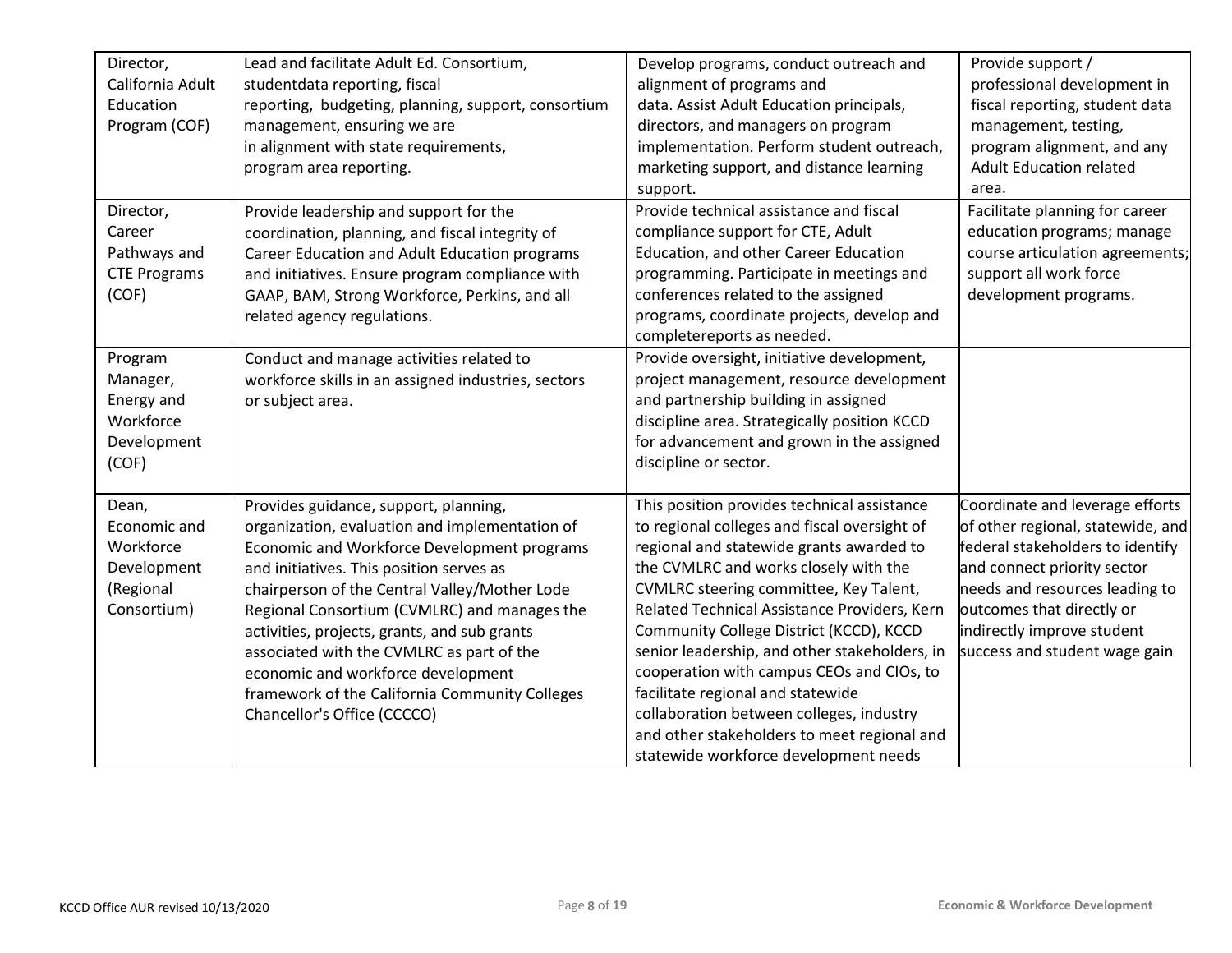| Regional<br>Directors of<br>Employee<br>Engagement -<br>(Central/<br>Mother lode<br>Regional<br>Consortium-<br>COF) | The Regional Director of Employer Engagement<br>support the Central/Mother Lode Regional<br>Consortium with broad accountability for<br>planning, directing and evaluating assigned<br>functions associated with maintaining quality<br>workforce development, academic and student<br>services programs.                                                                  | The Regional Director (RD) of Employer<br>Engagement serves both the 15 colleges in<br>the Central/Mother Lode Regional<br>Consortium and one of the sub-regions<br>within the Consortium-North, Central, and<br>South-to facilitate higher performance<br>levels in achieving the Strong Workforce<br>Program metrics & Vison for Success goals. |                                                                                |
|---------------------------------------------------------------------------------------------------------------------|----------------------------------------------------------------------------------------------------------------------------------------------------------------------------------------------------------------------------------------------------------------------------------------------------------------------------------------------------------------------------|---------------------------------------------------------------------------------------------------------------------------------------------------------------------------------------------------------------------------------------------------------------------------------------------------------------------------------------------------|--------------------------------------------------------------------------------|
| <b>Budget</b><br>Analyst,<br>Central/Moth<br>er lode<br>Regional<br>Consortium<br>(COF)                             | Budget Analyst monitors and maintains the<br>District/Central Mother Lode Regional<br>Consortium budget for funds as assigned;<br>analyses data and provides information and<br>reports to the assigned supervisor and the<br>restricted/categorical budget managers on<br>matters associated with the Annual Budgeting<br>Process and District or State Financial matters | Monitor expenditures and fiscal activities to<br>assure appropriate use of funds and provide<br>reports to all budget managers.                                                                                                                                                                                                                   |                                                                                |
| Accounting<br>Coordinator,<br>Central/<br>Mother Lode<br>Regional<br>Consortium<br>(COF)                            | Under the direction of an assigned manager,<br>serves as lead worker over Accounting<br>Technician positions engaged in the maintenance<br>and preparation of accounting and financial<br>records AND/OR independently performs a<br>variety of the most complex accounting and<br>financial transactions and reporting.                                                   | Prepare financial and statistical reports for<br>audit preparation, administrative decision<br>support, state and federal reporting.                                                                                                                                                                                                              |                                                                                |
| Department<br>Assistant III,<br>Central/Moth<br>er Lode<br>Regional<br>consortium<br>(COF)                          | Provide a variety of complex and confidential<br>clerical and secretarial services to college<br>administrators, faculty and staff; to provide<br>information to the faculty, staff, students and<br>public; to provide complex staff assistance to<br>departments.                                                                                                        | Perform general secretarial and clerical<br>work; schedule appointments and process<br>personnel information; monitor, order,<br>distribute and maintain office supplies;<br>order textbooks; maintain and troubleshoot<br>new equipment; receive and sort mail.                                                                                  |                                                                                |
| Executive<br>Director,<br>Economic and<br>Workforce<br>Development<br>Programs (COF)                                | Provides strategic leadership and administrative<br>oversight for the 21 <sup>st</sup> Century Energy Center,<br>California Compliance School, and Contract<br>Education related to training programs, funding<br>resources, technical assistance, and program and<br>curriculum development.                                                                              | Employer engagement, customized training<br>planning, budgeting, Program and Fiscal<br>reporting. Contract development.<br>Stakeholder engagement. Provide support<br>for the BC Launchpad.                                                                                                                                                       | Provide support / technical<br>assistance on leveraging<br>Contract education. |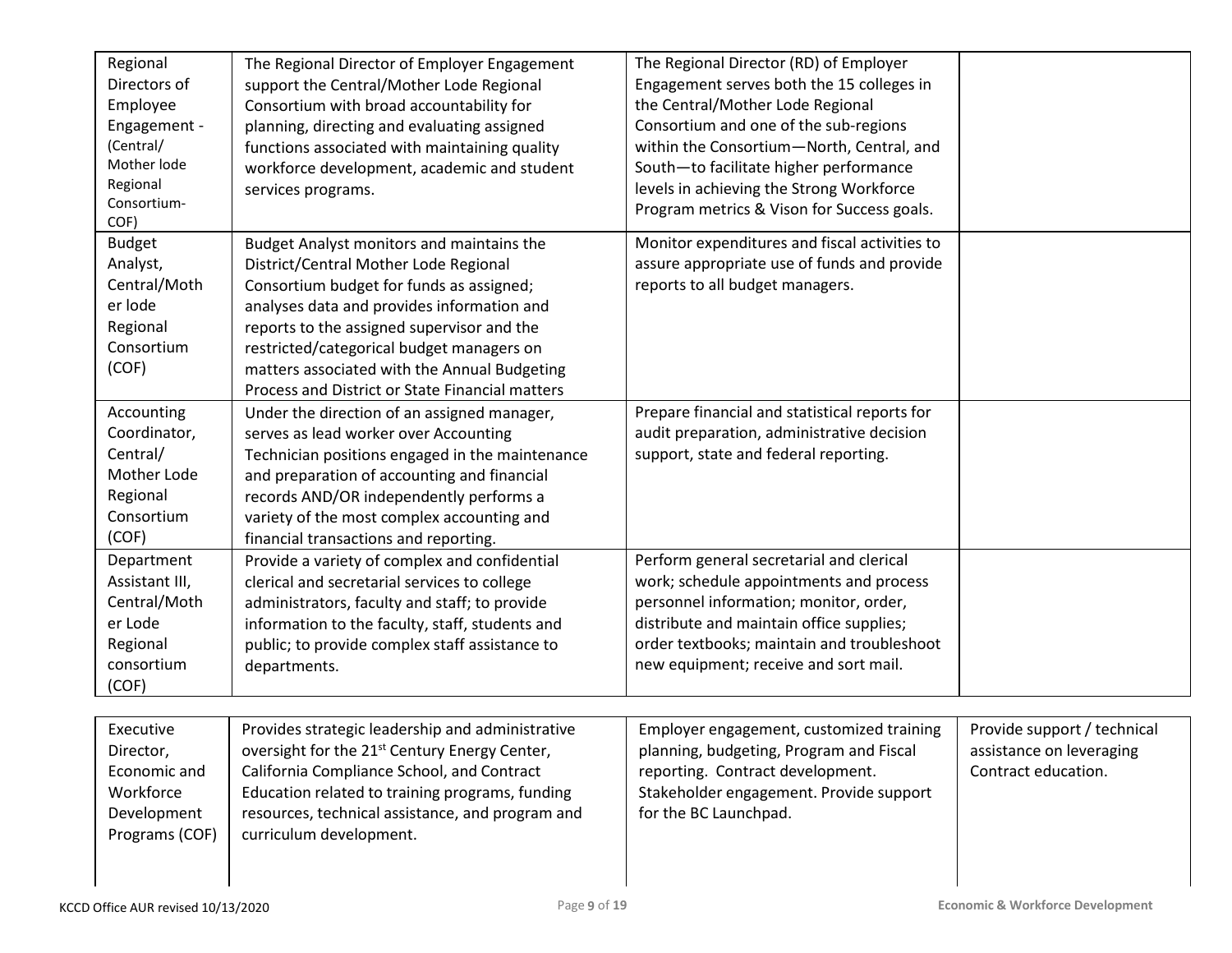| <b>Training</b><br>Manager<br>(COF)<br>Educational<br>Trainer,<br>California<br>Compliance<br>School<br>(COF) | Employer needs assessment. Schedule training and<br>instructors. Employment Training Panel (ETP)<br>contract processing. Program marketing.<br>Direct Hazardous Waste compliance training for<br>businesses and agencies statewide. Interface with<br>county/state enforcement staff. Develop curriculum<br>with state experts in Hazardous Waste. Review to<br>maintain correctness of curriculum. | Instructor training. Customized course<br>development. Support the BC Launchpad.<br>Negotiate customized training to meet<br>agency/business needs, engage state/local<br>agency stakeholders and conduct program<br>marketing.<br>Coordinate all actions and planning with<br>State DTSC Partners and submit monthly<br>reports. | Provide support / technical<br>assistance on contract<br>education<br>Assist state in development<br>and use of Supplemental<br>EnvironmentalProjects<br>(SEPS). |
|---------------------------------------------------------------------------------------------------------------|-----------------------------------------------------------------------------------------------------------------------------------------------------------------------------------------------------------------------------------------------------------------------------------------------------------------------------------------------------------------------------------------------------|-----------------------------------------------------------------------------------------------------------------------------------------------------------------------------------------------------------------------------------------------------------------------------------------------------------------------------------|------------------------------------------------------------------------------------------------------------------------------------------------------------------|
| Workforce<br>Preparation<br>Assistants<br>(COF)<br>Computer Lab<br>Assistant<br>(COF)                         | Manage enrollments and training schedules for<br>Contract Education, California Compliance School<br>and the BC Launchpad. Track ETP revenues and<br>invoice clients for payment. Process purchase orders<br>and payroll.<br>Support BC Launchpad. Maintain department<br>websites and social media accounts. Support ASAP<br>enrollment software.                                                  | Customer service, program marketing,<br>budget and profit and loss<br>reporting. Supervise student workers.<br>Contract preparation, processing and<br>auditing.<br>Generate enrollment and assessment<br>reports.                                                                                                                |                                                                                                                                                                  |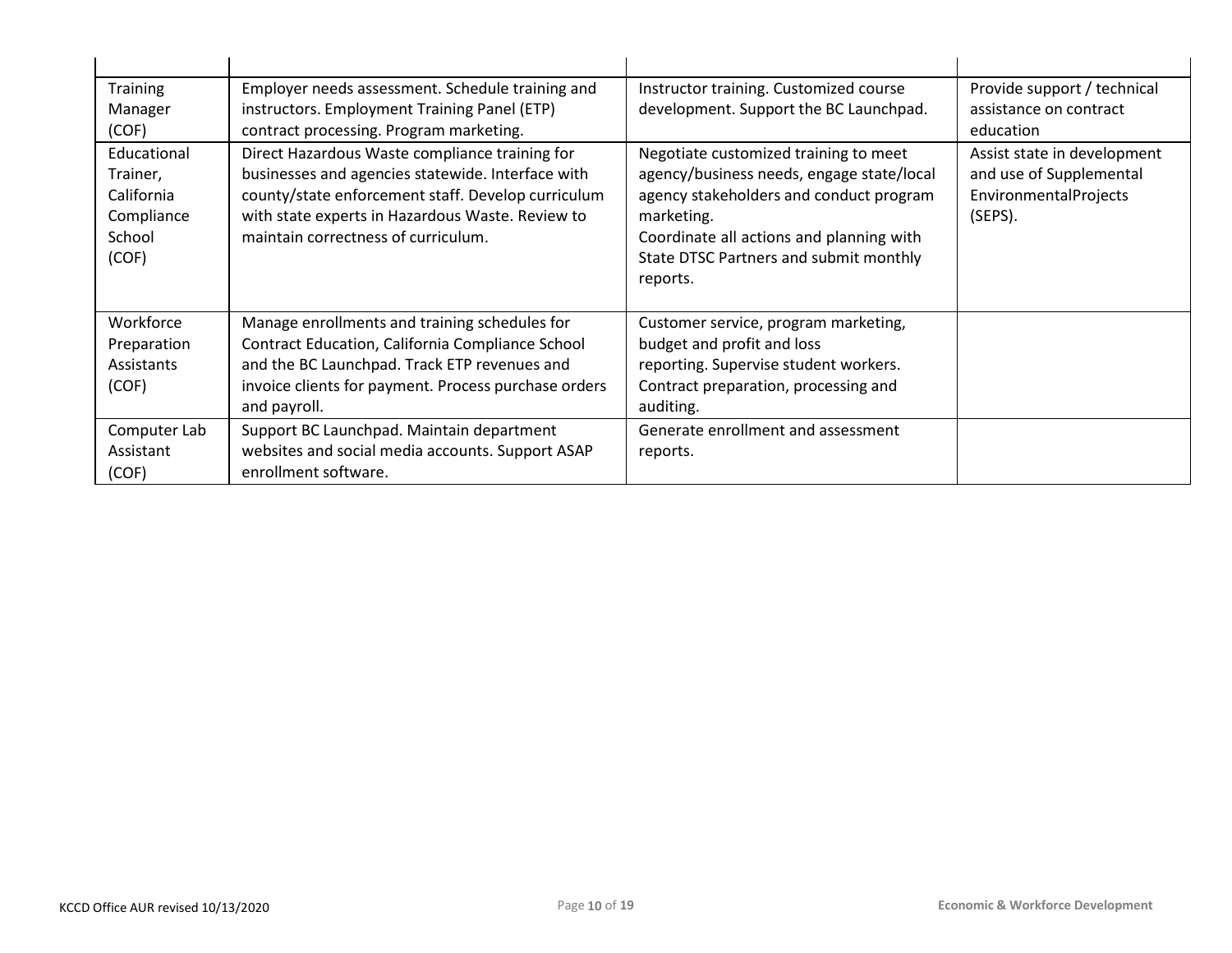## **Section One: Unit Overview***– Proposed Positions for EWD growth 2022-2024*

**d) For the positions included in the unit's organizational chart, please provide a brief description of what primary processes or areas each position is responsible for as it relates to the work of the unit, district and colleges.**

| <b>Position</b>                                                              | <b>Primary Functions/Processes</b>                                                                                                                                                                               | <b>Supplemental Functions/Processes</b>                                                                                                                                                                                                       | <b>Additional notes</b>                                        |
|------------------------------------------------------------------------------|------------------------------------------------------------------------------------------------------------------------------------------------------------------------------------------------------------------|-----------------------------------------------------------------------------------------------------------------------------------------------------------------------------------------------------------------------------------------------|----------------------------------------------------------------|
| Vice<br>Chancellor,<br>Economic and<br>Workforce<br>Development<br>(Grade M) | Responsible for the development,<br>implementation, continuous improvement, and<br>management of policy advancement of the<br>district's primary mission of economic and<br>workforce development.               | Lead district efforts in resource<br>identification and development; Advise the<br>Chancellor, and Executive Staff on<br>workforce-related policies and issues<br>including drafting legislative/budget<br>language and testifying as needed. | Represents the agency on<br>state and federal level<br>boards. |
| Educational<br>Services<br>Assistant<br>(Confidential,<br>Grade C)           | Supports Vice Chancellor Economic and<br>Workforce Development. Perform administrative<br>work requiring application of a broad knowledge<br>of rules, regulations, law, and policies governing<br>the district. | Monitor, control and process expenditures<br>and budget accounts. Organize and<br>maintain filing. Coordinate and participate<br>in a variety of meetings.                                                                                    |                                                                |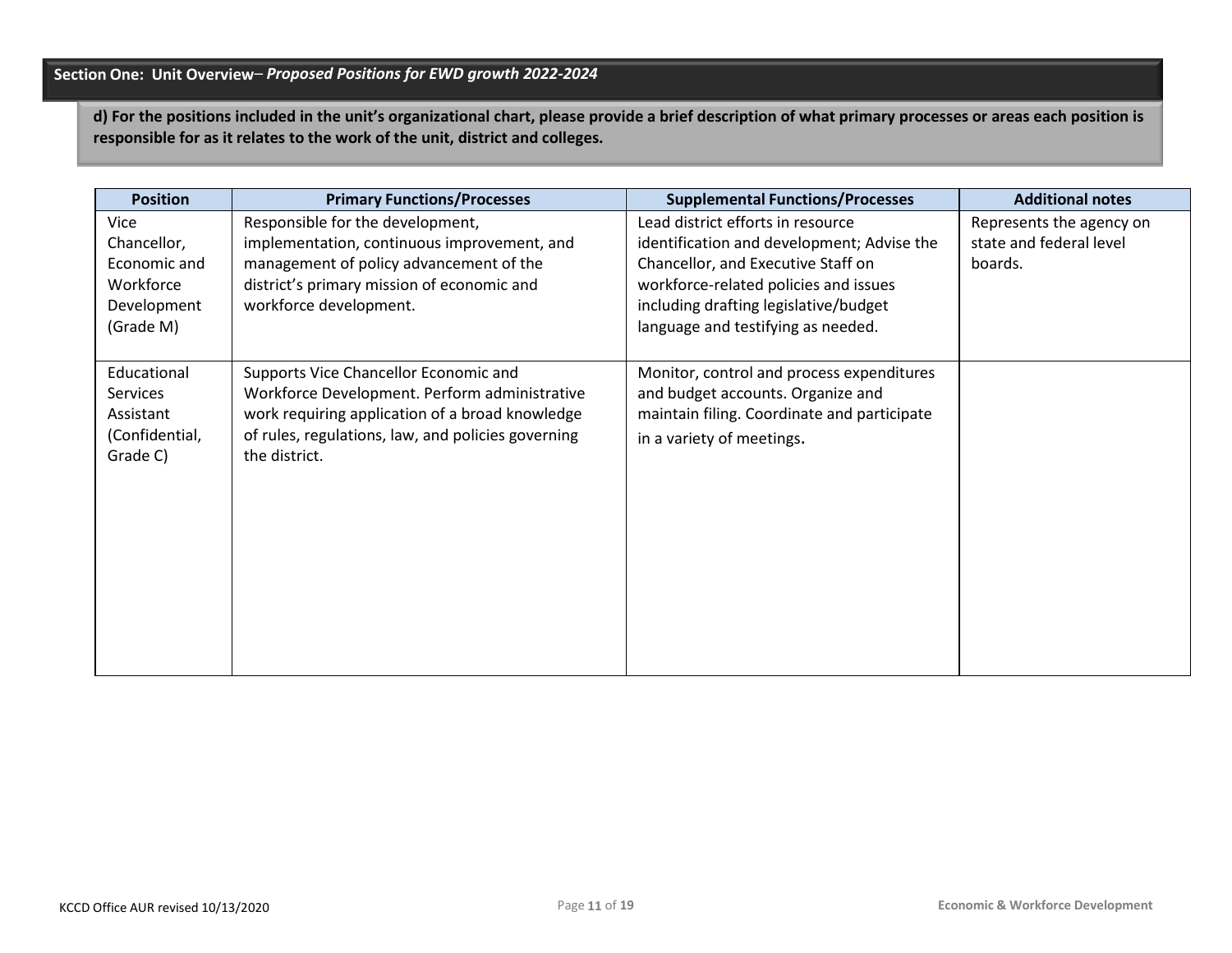| Director,<br>Continuing<br>Education<br>(Grade G)                                                                          | Plan, develop, organize, manage, implement, and<br>provide direction for the programming, staffing,<br>locations, and operations of noncredit programs.<br>Provide leadership and support to ensure that<br>programs goals, objectives, outcomes, and<br>deliverables are completed. | Leverage internal and external resources to<br>support and enhance instruction in<br>collaboration with discipline faculty; promote<br>innovations for student success and<br>completion in the areas of noncredit<br>education.                                                                                                                                                                                                                                            | <b>Ensure compliance with District</b><br>policies and applicable state and<br>federal regulations pertaining to<br>noncredit education.<br>Identify opportunities in<br>emerging markets by utilizing<br>primary and secondary research<br>techniques.                                                                                                 |
|----------------------------------------------------------------------------------------------------------------------------|--------------------------------------------------------------------------------------------------------------------------------------------------------------------------------------------------------------------------------------------------------------------------------------|-----------------------------------------------------------------------------------------------------------------------------------------------------------------------------------------------------------------------------------------------------------------------------------------------------------------------------------------------------------------------------------------------------------------------------------------------------------------------------|---------------------------------------------------------------------------------------------------------------------------------------------------------------------------------------------------------------------------------------------------------------------------------------------------------------------------------------------------------|
| Director,<br><b>Public Affairs</b><br>(Grade G)                                                                            | Plans, organizes and implements a<br>comprehensive public and government affairs<br>relations program for the District.                                                                                                                                                              | Organize and direct KCCD's legislative efforts;<br>develop and maintain an active, cooperative<br>relationship and communication network<br>with federal, state and local elected officials,<br>their staff members and representatives of<br>state organizations; seek support for district-<br>wide issues and funding from legislators and<br>state organizations; represent the District at<br>appropriate legislative and state organization<br>meetings and hearings. | Cultivates relations with the<br>news and educational trade<br>media; responds to<br>information requests and<br>interviews in a timely<br>manner; develops editorials<br>in media to promote District<br>initiatives and policy<br>positions; arranges and<br>conducts meetings with<br>editorial boards to secure<br>support of District initiatives. |
| Program<br>Managers (2)<br>(COF)<br>Health, and<br>Workforce<br>Development<br>Agriculture and<br>Workforce<br>Development | Conduct and manage activities related to<br>workforce skills in an assigned industries, sectors<br>or subject area.                                                                                                                                                                  | Provide oversight, initiative development,<br>project management, resource development<br>and partnership building in assigned discipline<br>area. Strategically position KCCD for<br>advancement and grown in the assigned<br>discipline or sector.                                                                                                                                                                                                                        | Health and Agriculture have<br>critical economic and<br>workforce impact in our<br>region. Focused program<br>management will be needed<br>in each area resulting in a<br>need for a:<br>Health Program &<br>Manager & Agriculture<br>Program Manager                                                                                                   |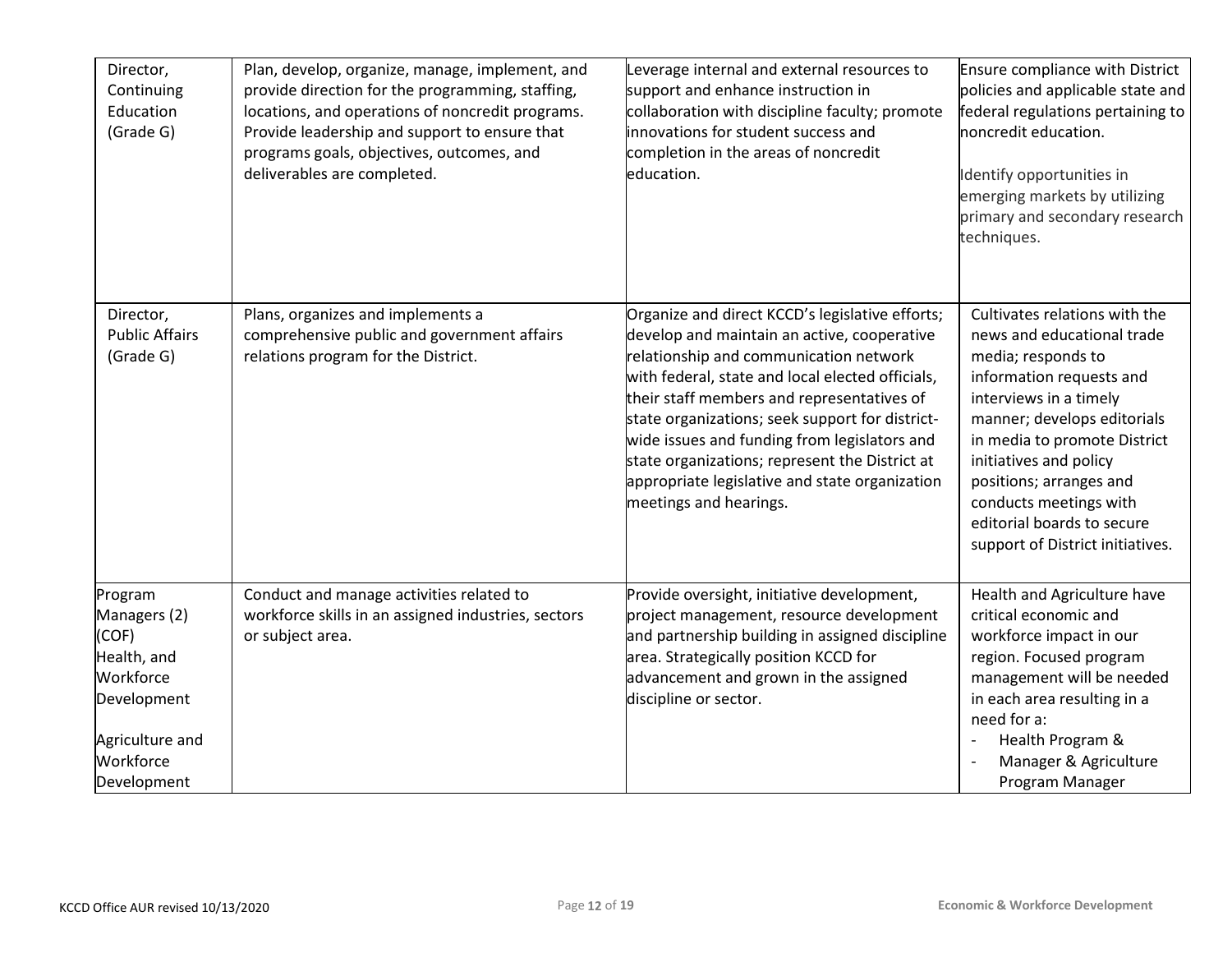**a) List all the AUOs for the unit.** AUOs describe what a customer or end-user will understand, experience or obtain as a result of the service the unit provides to the colleges and other internal stakeholders. Describe the method of assessment and the criteria used to determine success in the service provided. The assessment method should include some way of measuring college, internal or external stakeholders' demand or need for and satisfaction with the service. (add additional rows as necessary.)

| <b>Administrative Unit Outcomes</b><br>(AUO)                                                                                                                                                                          | <b>Strategic Plan</b><br><b>Alignment</b> | <b>Review</b><br><b>Period</b> | <b>Method of Assessment</b>                                                                                                                                                                                                                                                                                        | <b>Criteria for determining</b><br>success in service provided                                                                                                                                                                                                                |  |
|-----------------------------------------------------------------------------------------------------------------------------------------------------------------------------------------------------------------------|-------------------------------------------|--------------------------------|--------------------------------------------------------------------------------------------------------------------------------------------------------------------------------------------------------------------------------------------------------------------------------------------------------------------|-------------------------------------------------------------------------------------------------------------------------------------------------------------------------------------------------------------------------------------------------------------------------------|--|
| Goal 1 - Maximize Student Success; Goal 2 - Advance Student Equity Measures; Goal 3 - Ensure Student Access; Goal 4 - Enhance Community<br>Connections; Goal 5 - Strengthen Organizational Effectiveness              |                                           |                                |                                                                                                                                                                                                                                                                                                                    |                                                                                                                                                                                                                                                                               |  |
| 1. Economic and Workforce<br>Development (EWD) provides a forum<br>for district-wide discussion related to<br>CTE topics of interest, best practices,<br>regional and state initiatives, and<br>resource development. | Goals 1, 2, 3,<br>4, & 5                  | 2022-<br>2024                  | CTE Deans and program leadership staff<br>meet monthly to plan, review outcomes and<br>discuss needs, best practices, resources, and<br>data. Meeting minutes are taken to<br>document these forums. Meeting agendas,<br>minutes, and other information are retained                                               | Districtwide continued<br>educational topics of interest<br>are discussed, best practices<br>are piloted and adopted, and<br>information and resources are<br>shared among CTE Deans and                                                                                      |  |
| 2. EWD provides technical assistance,<br>oversight and compliance support in<br>the development, implementation,<br>and evaluation of VTEA and Strong<br>Workforce plans.                                             | Goals 1, 2, 3,<br>4, & 5                  | 2022-<br>2024                  | on the CTE Deans share point site.<br>CTE Outcomes data and SCFF data are<br>reviewed to inform the development of<br>Strong Workforce Plans to meet local and<br>regional workforce needs. Perkins Title I-C<br>VTEA Plans include implementation of<br>evidence-based practices to close core<br>indicator gaps. | program leadership staff.<br>Colleges demonstrate a 2.5%<br>increase in more and better CTE<br>is documented through CTE<br>Outcome data and SCFF<br>Metrics, Colleges demonstrate<br>a 2.5% improvement in VTEA<br>core indicator gaps is noted in<br>Perkins IC trend data. |  |
| 3. EWD facilitates vision, mission and<br>decision making through oversight,<br>technical assistance and compliance<br>support for CTE program reviews &<br>regional projects and program<br>planning.                | <b>Goals 1 &amp; 4</b>                    | 2022-<br>2024                  | Completed program reviews are submitted on<br>schedule to the board of trustees. Program<br>reviews evidenced direct industry relevance of<br>each program and local and regional Labor<br>Market Information (LMI) justification for each<br>program.                                                             | 100% of all Kern Community<br>College District CTE program<br>reviews meet Title 5 regulations.                                                                                                                                                                               |  |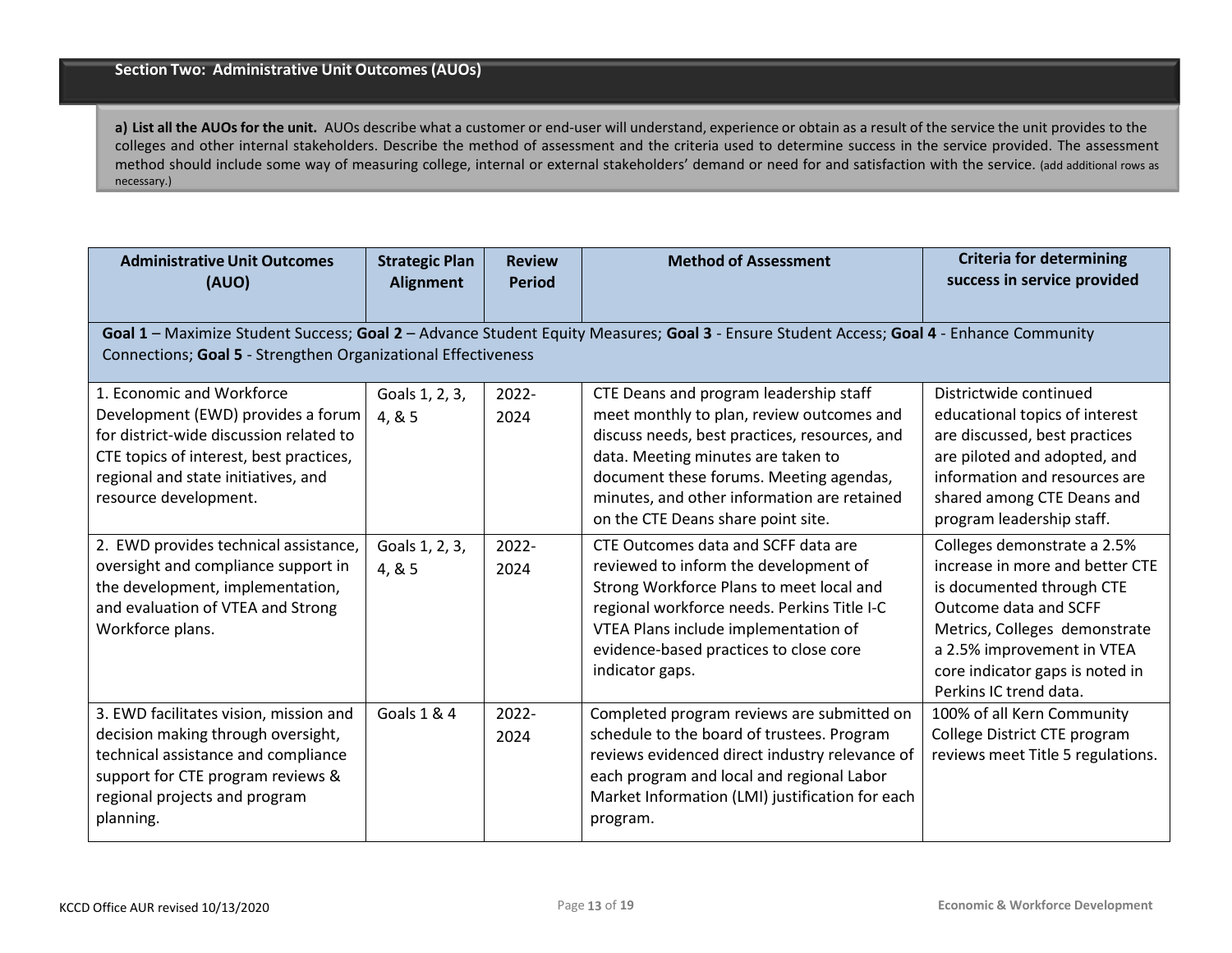| <b>Administrative Unit Outcomes</b><br>(AUOs)                                                                                                                                                                                                                | <b>Strategic Plan</b><br><b>Alignment</b> | <b>Review</b><br><b>Period</b> | <b>Method of Assessment</b>                                                                                                                                                                                                                                                                                                                      | Criteria for determining success in<br>service provided                                                                                                         |  |  |  |
|--------------------------------------------------------------------------------------------------------------------------------------------------------------------------------------------------------------------------------------------------------------|-------------------------------------------|--------------------------------|--------------------------------------------------------------------------------------------------------------------------------------------------------------------------------------------------------------------------------------------------------------------------------------------------------------------------------------------------|-----------------------------------------------------------------------------------------------------------------------------------------------------------------|--|--|--|
|                                                                                                                                                                                                                                                              |                                           |                                |                                                                                                                                                                                                                                                                                                                                                  |                                                                                                                                                                 |  |  |  |
| Goal 1 - Maximize Student Success; Goal 2 - Advance Student Equity Measures; Goal 3 - Ensure Student Access; Goal 4 - Enhance                                                                                                                                |                                           |                                |                                                                                                                                                                                                                                                                                                                                                  |                                                                                                                                                                 |  |  |  |
| Community Connections; Goal 5 - Strengthen Organizational Effectiveness                                                                                                                                                                                      |                                           |                                |                                                                                                                                                                                                                                                                                                                                                  |                                                                                                                                                                 |  |  |  |
| 4. Economic and Workforce<br>Development provides oversight<br>and technical assistance to<br>colleges and high schools to<br>support the development and<br>implementation of high school to<br>college pathways for traditional<br>and adult age students. | Goals 1, 2, 3,<br>& 4                     | 2022-2024                      | Evidence includes:<br>K12 College/Career Indicator (CCI)<br>dashboard data, California Department of<br><b>Education, Perkins Pathways Adult</b><br>Education data, and state longitudinal<br>database.                                                                                                                                          | An increase of 5% of students<br>successfully completing aligned<br>high school to college and adult<br>to college pathways. (Data not<br>available last year). |  |  |  |
| 5. Incumbent, under-employed<br>and unemployed workers are<br>trained.                                                                                                                                                                                       | Goal 4                                    | 2022-2024                      | Review of training evaluations and billing<br>records.                                                                                                                                                                                                                                                                                           | The total number of training<br>hours will increase by 25% over<br>the2022-2024 academic year.                                                                  |  |  |  |
| 6. Leadership provided supports<br>college leaders' implementation of<br>national, state, and regional<br><b>Economic and Workforce</b><br>Development and Career<br><b>Technical Education best</b><br>practices.                                           | Goals 1 & 5                               | 2022-2024                      | Document leadership in the form of<br>testimony; draft legislation, policies,<br>procedures, and operational guidelines;<br>presentations made, seminars,<br>workshops or forums organized or<br>supported; and direct communication<br>with college leaders on issues related to<br>national, state, and regional EWD and<br>CTE best practices | Evidence of impactful<br>leadership on current or timely<br>district and collegiate practices<br>and processes.                                                 |  |  |  |
| 7. District staff will support<br>colleges in acquiring, braiding, and<br>leveraging additional resources to<br>support CTE programs, projects,<br>regional, and statewide initiatives.                                                                      | Goals 1 & 5                               | 2022-2024                      | Review and summary of the utilization of<br>the additional resources acquired.                                                                                                                                                                                                                                                                   | Colleges implement, expand,<br>enhance, or scale-up student<br>success interventions, or other<br>strategies that result in<br>improved student completions.    |  |  |  |
| 8. District staff will work with the<br>colleges and adult education<br>providing partners in the<br>consortium to develop dual-<br>enrollment courses and effective<br>pathways to college and careers.                                                     | Goals 1, 3, 4,<br>5.                      | 2022-2024                      | Development of workgroups with college<br>and adult school faculty and staff to begin<br>the process of creating dual-enrollment<br>courses at the adult schools. Working with<br>the colleges, adult schools, and IR to<br>develop effective measurements of student<br>transitions to college and career.                                      | An increase of 5% of student<br>transitions from adults chool<br>to college by January 2022                                                                     |  |  |  |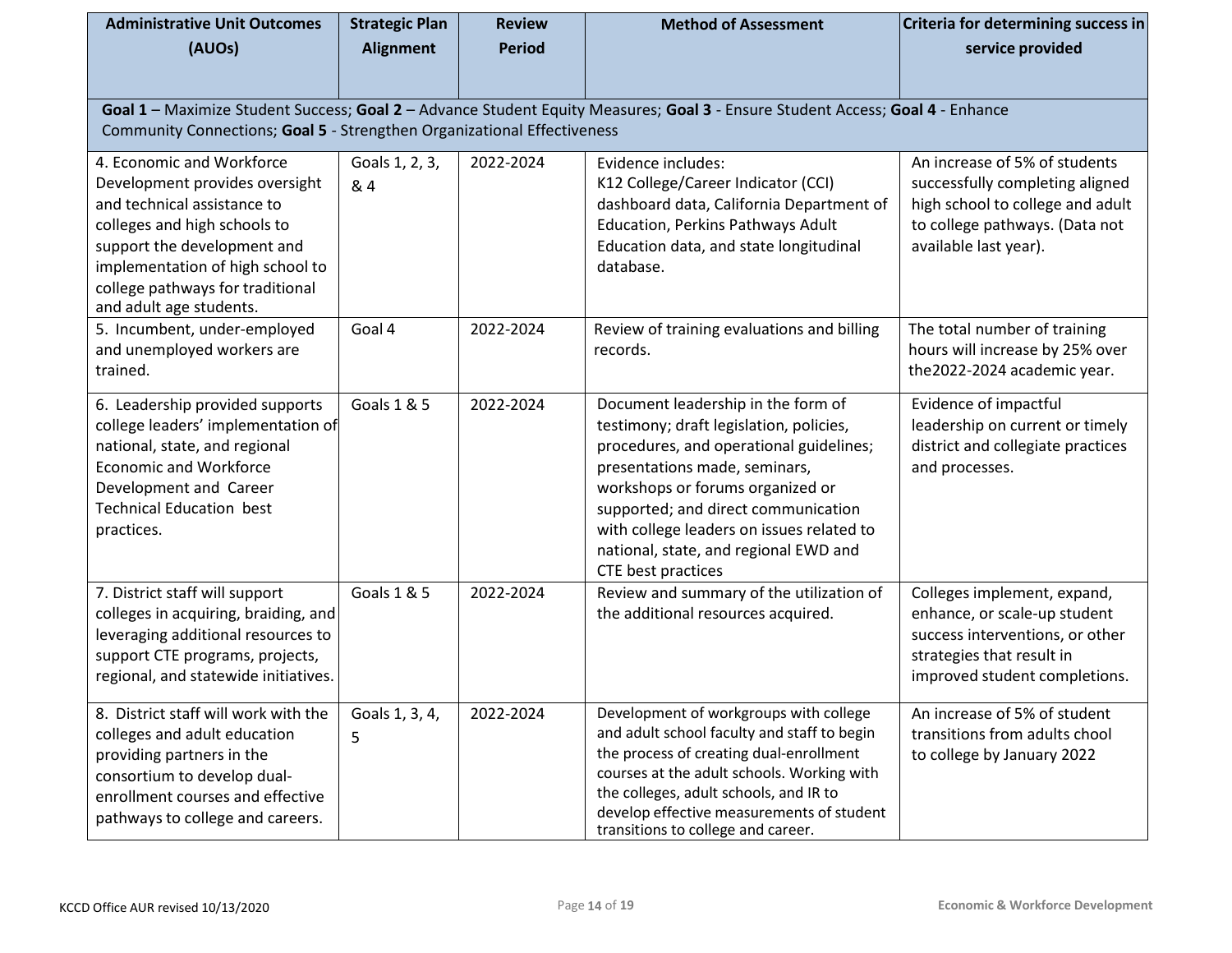b) Summarize the results from any AUOs evaluated during the past year, including feedback on services rendered during the year. **Provide details regarding findings and plans for change or improvement of service, if needed.**

**Administrative Unit Outcomes (AUOs) #1 2020-2021**: Completed. Ongoing AUO.

**Administrative Unit Outcomes (AUOs) #2 2020-2021**: Partially Completed. Ongoing AUO. Colleges have historically demonstrated significant progress toward attaining the goal of a 2.5% increase in more and better CTE. This goal is most commonly measured by the CTE Employment Outcomes Survey (CTEOS), which is a statewide study to assess employment outcomes of students who have participated in career technical education (CTE) coursework at California Community Colleges. The CTEOS results have again been delayed until November and will not be available forthis report. CTE enrollments did decline due to COVID-19. However the VTEA core indicator gaps below the negotiated state standard were reduced by 25% from 2020-2021 to 2021-2022.

## **Administrative Unit Outcomes (AUOs) #3 2020-2021:** Completed. Ongoing AUO.

**Administrative Unit Outcomes (AUOs) #4 2020-2021:** Completed. Ongoing AUO. Launchboard and CalPassPlus data systems have been under development and, while they have some utility, they have not resulted in the comprehensive intersegmental data that CDE expected. The KCSOS KIDS, local intersegmental data warehouse, is being piloted but has not yet included college or CSU data. The 13+ aligned high school to college pathways supported by the Career Pathways Trust Grant for the 2015-16 through 2020-21 period, is an illustrative sampling of career technical education pathways. The nine pathways include Ag Mechanics, Business, Construction, Energy & Power Tech, Engineering, IT Networking, Patient Care, Manufacturing and Product Development (industrial automation and welding), and Transportation (auto repair and logistics).

**Administrative Unit Outcomes (AUOs) #5 2020-2021:** Completed. Ongoing AUO. Contract Ed. hours were down by 33,760 or 53.85%. Total students served decreased by 282 or 11.7%. Revenue decreased by \$117,738 or -16.7%. While revenue declined 16.7% that is less than the anticipated 25% decline due to the COVID-19 Pandemic shutdown. Total hours reflected substantial reductions in hours by Nestle and Grimmway as well as the COVID-19 shutdown. While number or trainees and hours per trainee declined, revenue per hour of training increased by 80.2% to \$20.27.

**Administrative Unit Outcomes (AUOs) #6 2020-2021:** Completed. Ongoing AUO. The Associate Vice Chancellor evidenced impactful leadership on district and collegiate practices and processes regarding the implementation of national, state, and regional Economic andWorkforce Development and Career Technical Education best practices including high school to college guided pathways as described by US Dept. of Education Office of Vocational and Adult Education (OVAE). The Associate Vice Chancellor provided guidance and professional development on VTEA, Strong Workforce, high school to college guided pathways, and other national, state, and regional topics, and research on dual enrollment and career pathways, all of which supports best practices implementation districtwide.

**Administrative Unit Outcomes (AUOs) #7 2020-2021**: Completed. Ongoing AUO. Oversight in the streamlining of fiscal reporting and grant budget management. Reduced late reporting and increased CTE deans' confidence in budget and reporting numbers. Initiating processes to enhance collection of data and reporting that better links resource spending and efforts to student success outcomes.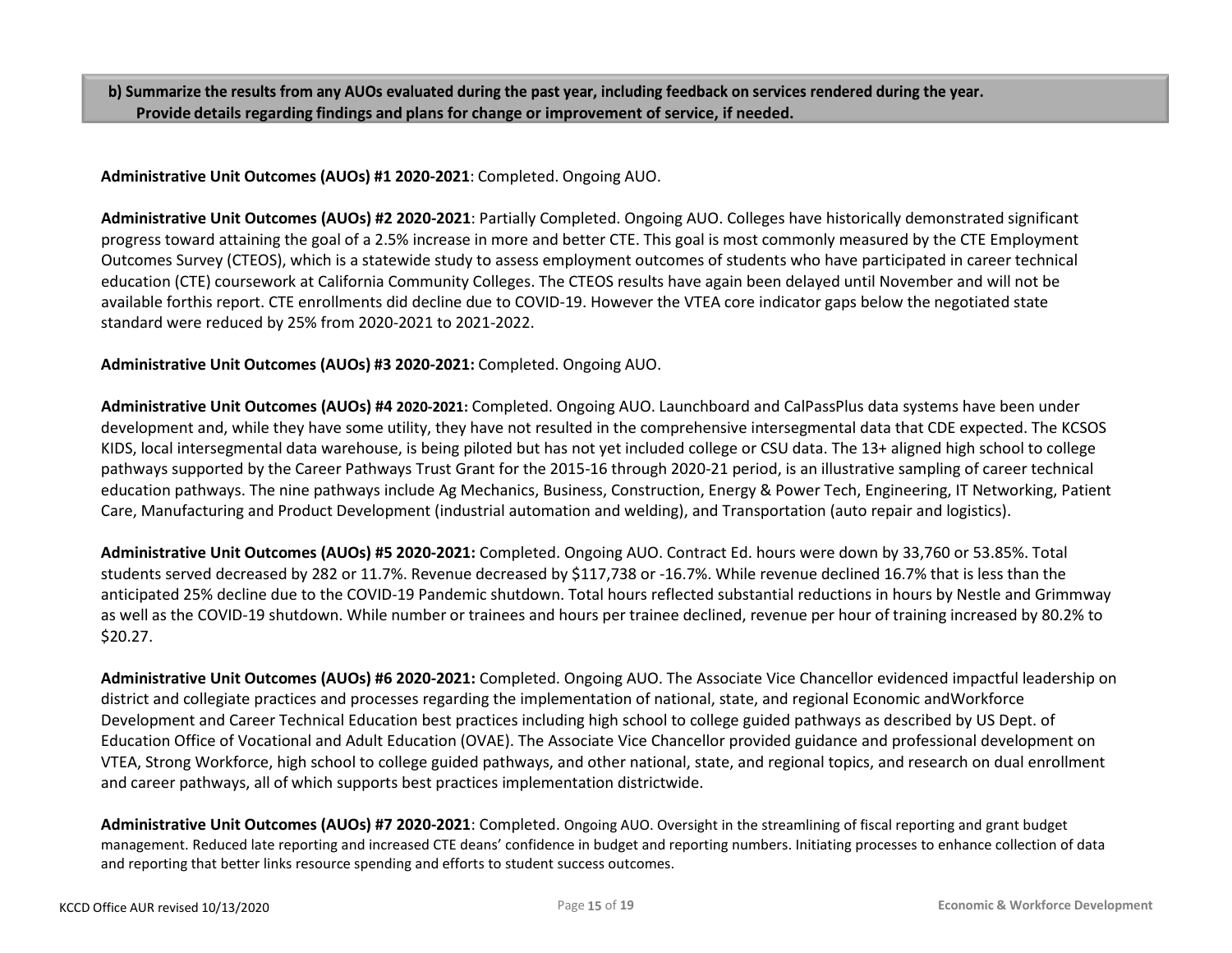**a) List the KPIs for the unit along with the relevant outcomes for the last 3-5 years.** KPI data tracks process efficiency and demand for services. Examples of KPIs include a count of customers served, a count of services performed, the average time to complete a service, etc. They are closely related to the AUOs and should reflect the unit's core function or purpose.

| <b>Key Performance Indicators (KPIs)</b>                                                                                                                                               | 2018-19                              | 2019-20                              | 2020-21                               |
|----------------------------------------------------------------------------------------------------------------------------------------------------------------------------------------|--------------------------------------|--------------------------------------|---------------------------------------|
| 1. Number of VTEA Core Indicator outcome gaps greater than 10%                                                                                                                         | BC 29; CC 18;<br>PC 12; Total: 59    | BC 18; CC 10;<br>PC 6; Total: 34     | BC 1; Cerro Coso<br>4; PC 1; TOTAL: 6 |
| 2. Number of vocational programs reviewed and sent to BOT -                                                                                                                            | Not yet available                    | 49                                   |                                       |
| 3. Number of high school and college career pathways programs of study established                                                                                                     | 13 CCPT                              | 14 CCPT                              | 14- CCPT sunset                       |
| 4. Number of CTE High School to Community College articulated courses offered                                                                                                          | BC 51; CC 21;<br>PC 24; Total: 96    | BC 128; CC 5;<br>PC 28; Total: 161   | BC 62; CC: 3<br>PC 23; Total: 88      |
| 5. Number of dual enrollment courses offered                                                                                                                                           | BC 425; CC 102;<br>PC 47; Total: 574 | BC 649; CC 116;<br>PC 30; Total: 795 | BC 702; CC 98<br>PC 68 ; Total 868    |
| 6. Participation in local, regional, state and national CTE and EWD organizations, ad hoc<br>committees, task forces, conferences, meetings, and related leadership opportunities.     | 20                                   | 30                                   | 26                                    |
| 7. Number of contract training hours provided                                                                                                                                          | 62,794                               | 29,039                               | 16,447                                |
| 8. Number of grants obtained that support district colleges and or support the provision of<br>technical assistance regional and/or state CTE or economic development grants obtained. | See Educational<br>Services AUR      | See Educational<br>Services AUR      | See Educational<br>Services AUR       |
| Number of meetings with individual deans providing technical assistance for VTEA and<br>9.<br><b>Strong Workforce planning</b>                                                         | 20                                   | 95                                   | 200                                   |
| 10. Number of meetings with CTE deans                                                                                                                                                  | 9                                    | 10                                   | 12                                    |
| 11. Adult Education non-credit hours                                                                                                                                                   | 80,551                               | 70,881                               | 81,692                                |

**b)** What unexpected changes or challenges did your unit encounter this cycle? How does your trend data impact your decision-making process for your unit?

Engagement with CTE leadership has been consistent within and across the three years reported. Participation in local, regional, state, and national CTE and EWD organizations, committees, conferences, has remained high. However, there was an unexpected decrease in those activities since March 2020 due to the spread of COVID-19. The virus also impacted our Contract Education (CE) efforts. CE hours were down by approximately 56.63%. Adult Education experience an increase in non-credit hours from 70,881 to 81,692 non-credit hours. Our districtwide CTE student outcome efforts continued to make strides and the number of VTEA core indicators 10% or more below negotiated levels is 4 districtwide. Pushing that metric to 0 will be a focus over the next two years.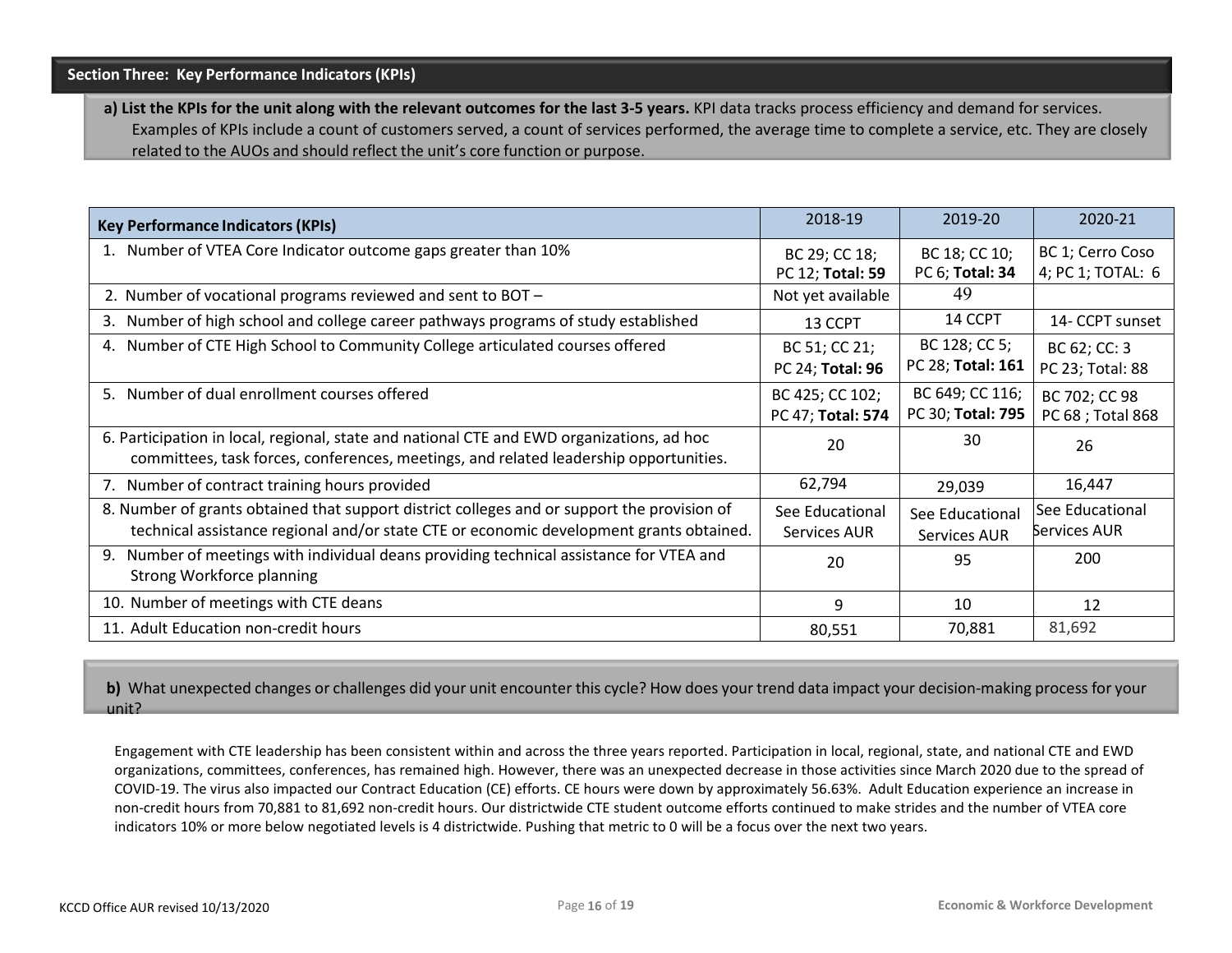**a) List the unit's current goals**. For each goal, discuss progress and changes. Provide an action plan for each goal that gives the steps to completing the goal and the timeline. If unit goal is for service to a group outside of the unit, indicate which group in the last column. (Add additional rows as necessary.)

| <b>Unit Goal</b>                                                                                                                                                                                                                                        | Which<br>institutional<br>goals from the<br><b>KCCD</b><br><b>Strategic Plan</b><br>will be<br>advanced<br>upon<br>completion of<br>this goal? | Progress on goal<br>achievement (choose<br>one)                                                 | Status Update -<br><b>Action Plan</b>                                                                                                                                                                                                                                                         | <b>Colleges requesting</b><br>accomplishment of this<br>goal or colleges' planning<br>indicating this need.<br>(Include supporting<br>documentation.) | Other group (besides ones<br>of the colleges) requesting<br>accomplishment of this<br>goal. (Include supporting<br>documentation.)                                                    |
|---------------------------------------------------------------------------------------------------------------------------------------------------------------------------------------------------------------------------------------------------------|------------------------------------------------------------------------------------------------------------------------------------------------|-------------------------------------------------------------------------------------------------|-----------------------------------------------------------------------------------------------------------------------------------------------------------------------------------------------------------------------------------------------------------------------------------------------|-------------------------------------------------------------------------------------------------------------------------------------------------------|---------------------------------------------------------------------------------------------------------------------------------------------------------------------------------------|
| 1. Provide professional<br>development that<br>creates engagement,<br>inclusion and meaningful<br>involvement of all<br>stakeholders in the<br>E&WD process. Including<br>topics related t critical<br>local and regional sector<br>and workforce need. | Goal $1-$<br>Maximize<br>Student<br><b>Success</b>                                                                                             | $\boxtimes$ Completed:<br>6/30/21<br>□ Revised:<br>(Date)<br>$\boxtimes$ Ongoing: 7/1/21        | Deans' meeting and<br>professional development<br>event agendas and<br>attendance records, or<br>records of individual<br>meetings, Scheduled<br>Conuselor's Conference<br>cancelled due to COVID<br>restrictrictions. Other prof.<br>development continued<br>via web-based<br>applications. | <b>Bakersfield College (BC)</b><br>Cerro Coso Community<br>College (CCCC), and<br>Porterville College (PC).                                           | High school faculty and<br>administrators, business<br>and community<br>stakeholders have<br>requested systemic<br>professional development<br>in support of student<br>success.      |
| 2. Provide national, state,<br>regional, and local<br>leadership on areas of<br>practice including but not<br>limited to career<br>pathways, career<br>education, dual<br>enrollment, adult<br>education, and contract<br>education.                    | Goal $1-$<br>Maximize<br>Student<br><b>Success</b>                                                                                             | $\boxtimes$ Completed:<br>6/30/21<br>$\square$ Revised:<br>(Date)<br>$\boxtimes$ Ongoing: 7/1/2 | Makepresentations, and<br>organize conferences,<br>seminars and meetings.<br>Staff members served as<br>presenters at prominent<br><b>CTE and Adult ED</b><br>conferences.<br><b>Dual Enrollment efforts</b><br>will primarily continue<br>under new leadership.                              | <b>Bakersfield College (BC)</b><br>Cerro Coso Community<br>College (CCCC), and<br>Porterville College (PC).                                           | <b>Adult Education</b><br>presentations in<br>partnership with local<br>WIB, Adult Ed leaders.<br>conference; offered<br>webinars on career<br>pathways, postsecondary<br>transition. |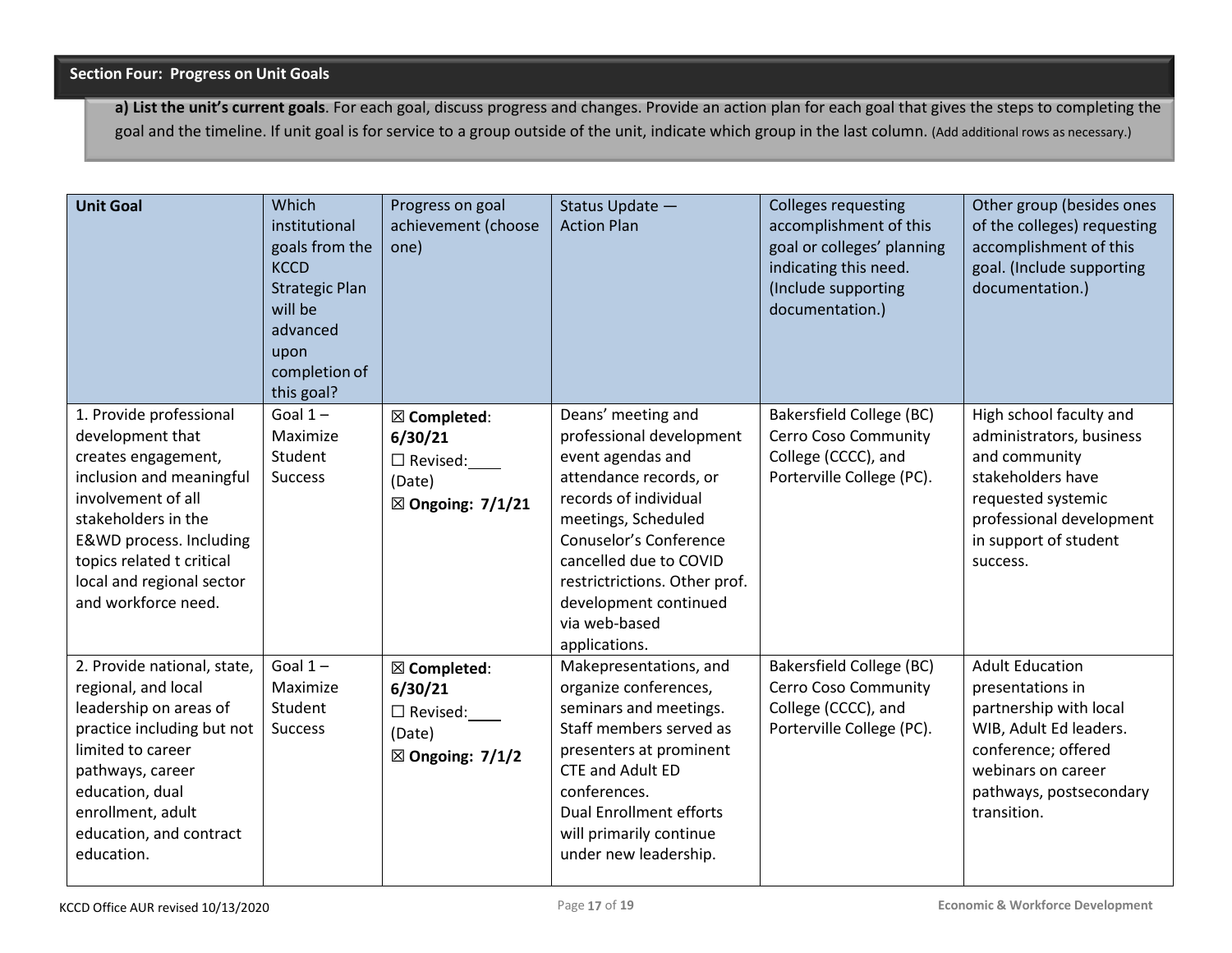| <b>Unit Goal</b>                                                                                                                                                                                                                                                                                                                                                           | Which<br>institutional<br>goals from the<br><b>KCCD</b><br><b>Strategic Plan</b><br>will be<br>advanced<br>upon<br>completion of<br>this goal? | Progress on goal<br>achievement (choose<br>one)                                                                 | Status Update -<br><b>Action Plan</b>                                                                                                                                                                                                                                                                                                                                                                                                                | <b>Colleges requesting</b><br>accomplishment of this<br>goal or colleges' planning<br>indicating this need.<br>(Include supporting<br>documentation.)                                                                                                                                                                                 | Other group (besides ones<br>of the colleges) requesting<br>accomplishment of this<br>goal. (Include supporting<br>documentation.)                                                                                                                                                                                                                                                                                                                                  |
|----------------------------------------------------------------------------------------------------------------------------------------------------------------------------------------------------------------------------------------------------------------------------------------------------------------------------------------------------------------------------|------------------------------------------------------------------------------------------------------------------------------------------------|-----------------------------------------------------------------------------------------------------------------|------------------------------------------------------------------------------------------------------------------------------------------------------------------------------------------------------------------------------------------------------------------------------------------------------------------------------------------------------------------------------------------------------------------------------------------------------|---------------------------------------------------------------------------------------------------------------------------------------------------------------------------------------------------------------------------------------------------------------------------------------------------------------------------------------|---------------------------------------------------------------------------------------------------------------------------------------------------------------------------------------------------------------------------------------------------------------------------------------------------------------------------------------------------------------------------------------------------------------------------------------------------------------------|
| 3. Implement external and<br>internal data collection,<br>reporting systems, and<br>process improvements:<br><b>CCCApply Non-Credit</b><br>application: Adult<br>Education: TOPS PRO and<br>CCCCO MIS data,<br>Articulation: CATEMA -<br>Banner interface, Dual<br>Enrollment:<br>DualEnroll.com, Perkins:<br>Core Indicator reporting,<br>and Strong Workforce<br>metrics | Goal $1-$<br>Maximize<br>Student<br><b>Success</b><br>Goal $5 -$<br>Strengthen<br>Organizational<br>Effectiveness                              | $\boxtimes$ Partially<br>Completed: 6/30/21<br>$\boxtimes$ Ongoing: 7/1/21                                      | Provide institutional<br>support for internal data<br>collection systems that are<br>aligned with state data<br>systems. Support research<br>and planning for Program<br>reviews.<br>Adult Ed: Worked with IR,<br>CCCC, PC, and BC to<br>identify adult education<br>courses offered and collect<br>total student hours in non-<br>credit ESL, basic skills, and<br>CTE courses and submitted<br>as part of the CCCCO MIS<br>college dataset upload. | Adult Ed: Worked with IR,<br>CCCC, PC, and BC.<br>KCCD IR worked with IT to<br>develop a streamlined and<br>automated report and<br>transcription process.<br>BC has implemented<br>DualEnroll.com.<br>Application now<br>being implemented<br>districtwide.<br>Ongoing support for<br>full implementation<br>under new<br>leadership | Data systems are evolving,<br>the KCSOS KIDS data<br>warehouse has begun<br>piloting, a new state<br>longitudinal data system.<br>Changes in the data<br>environment will support<br>effective student<br>transitions among area<br>high schools, adult schools,<br>and colleges.<br>Kern (CCD) AE Consortium:<br>Developed student data<br>tables to track student<br>numbers, gains, and<br>Outcomes, and retention.<br>Developing student<br>demographic tables. |
| 4. Enhance Contract<br><b>Education: Monthly P&amp;L</b><br>assessments; expansion of<br>college contract education<br>portfolios.<br>2022-24 goal: Increase in<br>contract education<br>training hours by 20%.                                                                                                                                                            | Goal $5 -$<br>Strengthen<br>Organizational<br>Effectiveness                                                                                    | Completed:<br>Revised:<br>Goal not<br>reached due<br>to COVID<br>restrictions<br>$\boxtimes$ Ongoing:<br>7/1/21 | Monthly profit and loss<br>statements have been<br>created and utilized.<br>2022-24 goal: Increase in<br>contract education<br>training hours by 20%.                                                                                                                                                                                                                                                                                                | Bakersfield College, Cerro<br>Coso Community College,<br>and Porterville College                                                                                                                                                                                                                                                      | During the pandemic we<br>continued to partner with<br>the Bishop Paiute Tribe,<br>and Walmart Distribution<br>Our industry partners<br>continued to request<br>training from the<br>California Compliance<br>Center and we met the<br>need.                                                                                                                                                                                                                        |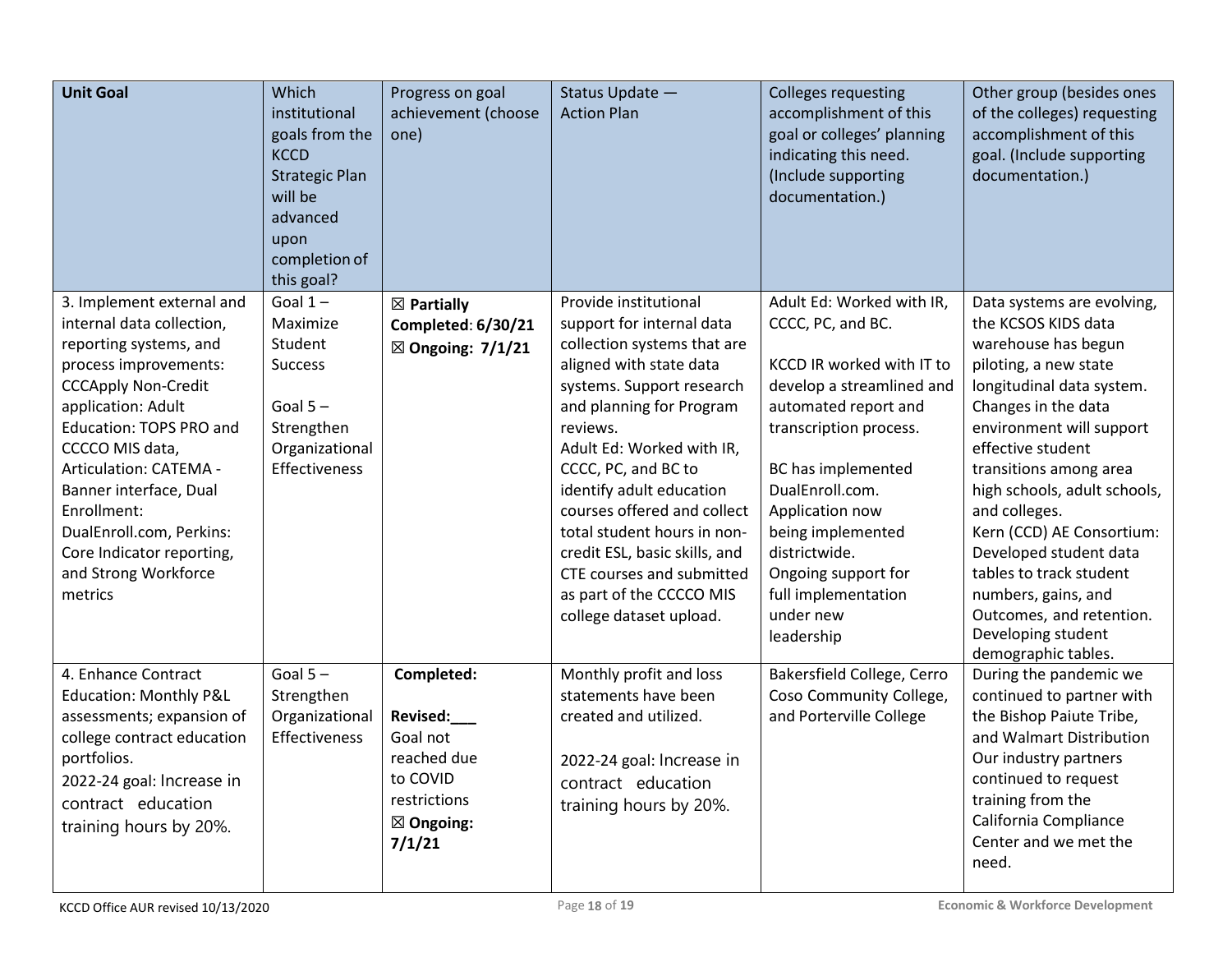| <b>Unit Goal</b>                                                                | Which<br>institutional<br>goals from the<br><b>KCCD</b><br><b>Strategic Plan</b><br>will be<br>advanced<br>upon<br>completion of<br>this goal? | Progress on goal<br>achievement (choose<br>one)                                               | Status Update -<br><b>Action Plan</b>                                                                                                                                                                                                                                                                                                                                                                                         | <b>Colleges requesting</b><br>accomplishment of this<br>goal or colleges' planning<br>indicating this need.<br>(Include supporting<br>documentation.)                                                                                                                                                 | Other group (besides ones<br>of the colleges) requesting<br>accomplishment of this<br>goal. (Include supporting<br>documentation.)                                                                                                                                                            |
|---------------------------------------------------------------------------------|------------------------------------------------------------------------------------------------------------------------------------------------|-----------------------------------------------------------------------------------------------|-------------------------------------------------------------------------------------------------------------------------------------------------------------------------------------------------------------------------------------------------------------------------------------------------------------------------------------------------------------------------------------------------------------------------------|-------------------------------------------------------------------------------------------------------------------------------------------------------------------------------------------------------------------------------------------------------------------------------------------------------|-----------------------------------------------------------------------------------------------------------------------------------------------------------------------------------------------------------------------------------------------------------------------------------------------|
| 5. Support colleges'<br>improvement of Perkins<br>Core Indicators.              | Goal $5-$<br>Strengthen<br>Organizational<br>Effectiveness                                                                                     | $\boxtimes$ Completed: 6/30/21<br>$\Box$ Revised:<br>(Date)<br>$\boxtimes$ Ongoing: 7/1/21    | Reform of Perkins<br>Program Review and<br>Planning Processes on<br>campuses; Increased<br>timely institutional<br>research data<br>District moved from 9<br>to 4 Core Indicators<br>missing the metric by<br>10% or more.                                                                                                                                                                                                    | Bakersfield College,<br>Cerro Coso Community<br>College, and Porterville<br>College.                                                                                                                                                                                                                  | California Community<br><b>College Chancellors' Office</b><br>(CCCCO) and the U.S.<br>Department of Education.                                                                                                                                                                                |
| 6. Support colleges'<br>expansion of dual<br>enrollment and career<br>pathways. | Goal $1-$<br>Maximize<br>Student<br><b>Success</b><br>Goal $5 -$<br>Strengthen<br>Organizational<br><b>Effectiveness</b>                       | $\boxtimes$ Completed: 6/30/21<br>$\square$ Revised:<br>(Date)<br>$\boxtimes$ Ongoing: 7/1/21 | <b>District Dual Enrollment</b><br>Committee continued to<br>meet and focus on<br>districtwide issues,<br>development of<br>resources, and<br>professional development<br>opportunities. Policy,<br>procedures and<br>agreements updated.<br>Lead advocacy for<br>dualenroll.com, dual<br>enrollment continues to<br>increase across district.<br>New Assoc VC will lead<br>dual enrollment efforts in<br>beginning 2021/2022 | <b>Adult Education</b><br>continues to fund<br>development of non-<br>credit CTE curriculum.<br>Continue to respond to<br>college specific and<br>their respective feeder<br>high schools on the<br>implementation of 13+<br>career pathways<br>featuring articulated and<br>dual enrollment courses. | Adult education programs,<br>high schools, middle<br>schools, and business and<br>industry within the Kern<br><b>Community College District</b><br>service area.<br>Continued facilitation of<br>district workgroup to<br>develop dual enrollment<br>courses for adult education<br>students. |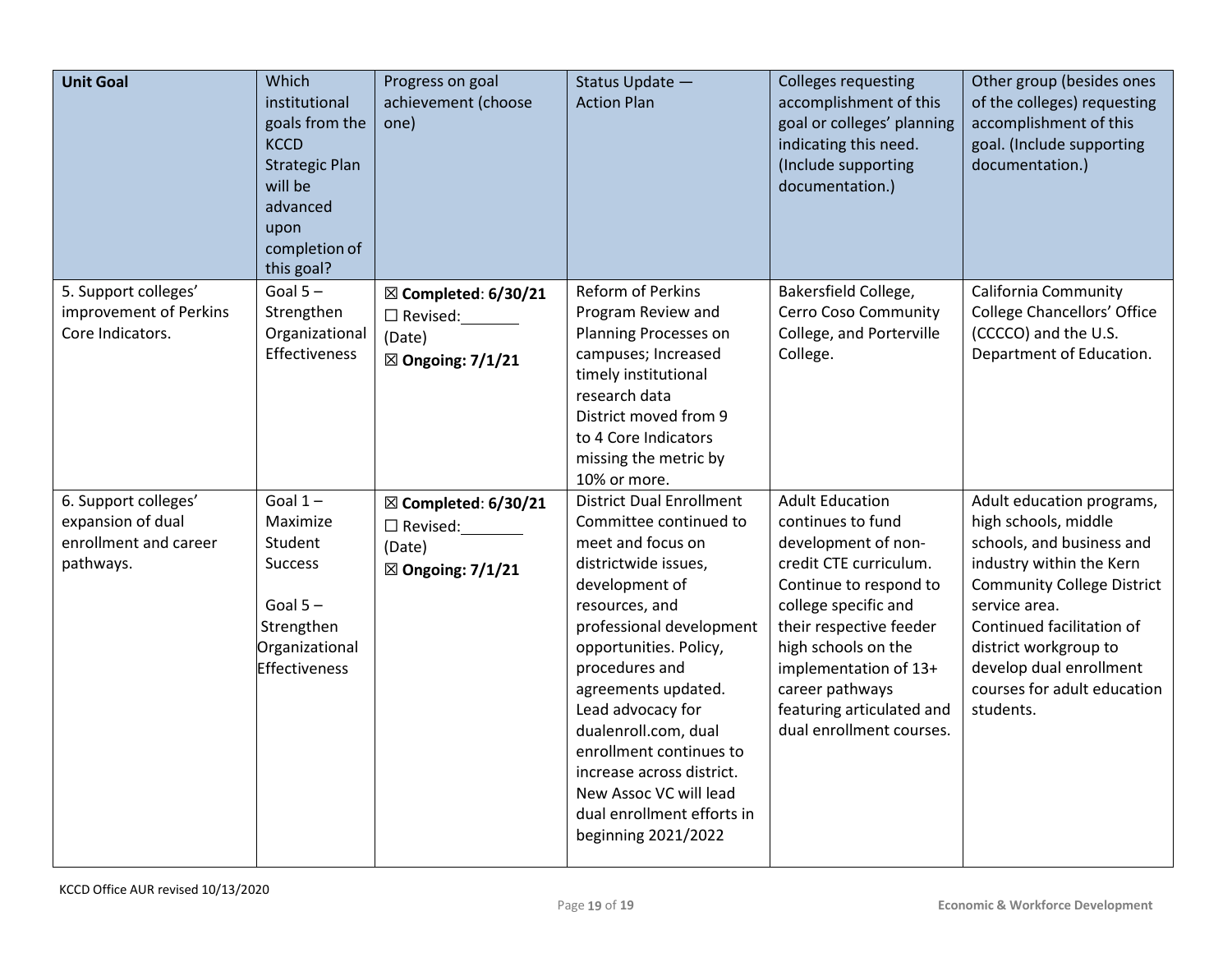## **Section Five: New or Revised Goals**

## **a) List new or revised goals, if applicable. (Add additional rows as necessary.)**

| <b>Replacement Goal</b>                                                                                                               | Which institutional goals from the KCCD<br>Strategic Plan will be advanced upon<br>completion of this goal? | Status Update -<br>Progress on goal-<br>ActionPlan -                                                                                                                                                                                                                                                                                                                                                                                                                                                                                                                                              | <b>Colleges requesting</b><br>accomplishment of this<br>goal or colleges'<br>planning indicating this<br>need. (Include<br>supporting<br>documentation.) | Other group (besides ones<br>ofthe colleges) requesting<br>accomplishment of this<br>goal.(Include supporting<br>documentation.)                                                                                                                                                                                                                                                                                                                                                        |
|---------------------------------------------------------------------------------------------------------------------------------------|-------------------------------------------------------------------------------------------------------------|---------------------------------------------------------------------------------------------------------------------------------------------------------------------------------------------------------------------------------------------------------------------------------------------------------------------------------------------------------------------------------------------------------------------------------------------------------------------------------------------------------------------------------------------------------------------------------------------------|----------------------------------------------------------------------------------------------------------------------------------------------------------|-----------------------------------------------------------------------------------------------------------------------------------------------------------------------------------------------------------------------------------------------------------------------------------------------------------------------------------------------------------------------------------------------------------------------------------------------------------------------------------------|
| 1. Increase total number<br>of adult students served<br>in the Kern Adult<br><b>Education Program</b><br>Consortium by 8%<br>annually | Strategic goal #2 - Ensure student access                                                                   | Review adult students<br>served numbers at each<br>Kern Adult Education<br><b>Consortium Board</b><br>meeting<br>Status Update on COVID<br>impact - Enrollments<br>down, etc.<br>Adult Education saw 3,879<br>unduplicated students in<br>the consortium for the<br>2020-2021 academic year<br>compared to 6,630 in the<br>2019-2020 academic year.<br>However, in March of<br>2019-2020, we were on<br>pace to out-perform the<br>2018-2019 year, while in<br>2020-2021 we had to<br>implement the entire year<br>with COVID procedures.<br>We expect to get back on<br>track beginning 2022/23. | BC, CCCC, and PC<br>are working on<br>non-credit<br>pathways for<br>adult education<br>students to<br>transfer to<br>college.                            | Our K-12 and county office<br>ofeducation adult<br>education partners are<br>working on building their<br>programs to provide<br>services to more students<br>throughout our region.<br>We are leading the adult<br>ed consortium is working<br>on expected outcomes<br>for the entire consortium<br>as well as individual<br>members in growing our<br>student numbers,<br>educational gains,<br>outcomes, and retention<br>to align with the state<br>metrics for adult<br>education. |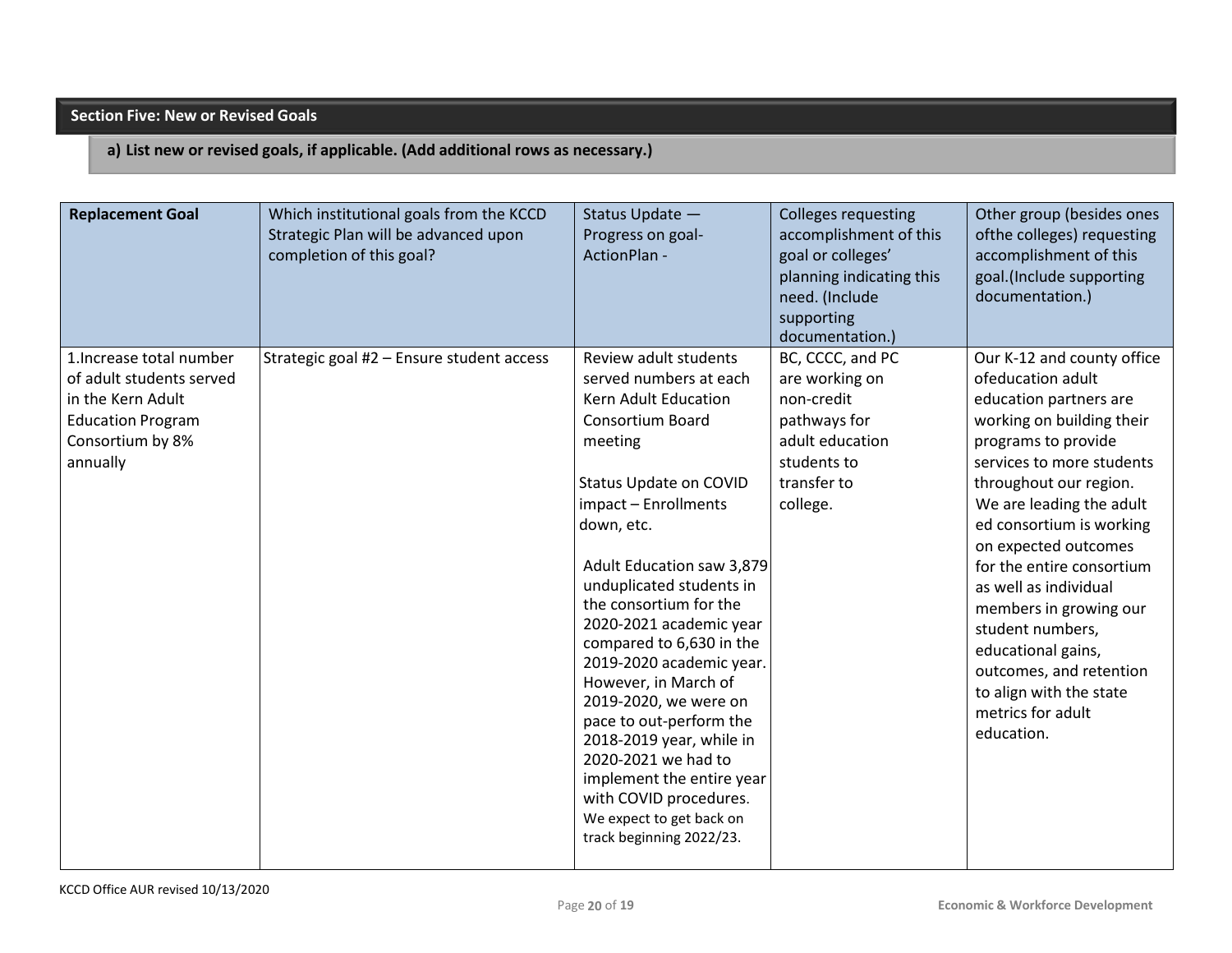| Goal 1 - MaximizeStudent Success | Use Institutional Research                                                                                                                                                                                                                                                                                                                                                | Bakersfield College,                                                                                                                                                                                                                                                                                                                                                                                                                                                                                                                                                            | California Community                                                                                                                                                                   |
|----------------------------------|---------------------------------------------------------------------------------------------------------------------------------------------------------------------------------------------------------------------------------------------------------------------------------------------------------------------------------------------------------------------------|---------------------------------------------------------------------------------------------------------------------------------------------------------------------------------------------------------------------------------------------------------------------------------------------------------------------------------------------------------------------------------------------------------------------------------------------------------------------------------------------------------------------------------------------------------------------------------|----------------------------------------------------------------------------------------------------------------------------------------------------------------------------------------|
|                                  |                                                                                                                                                                                                                                                                                                                                                                           |                                                                                                                                                                                                                                                                                                                                                                                                                                                                                                                                                                                 | <b>College Chancellors' Office</b>                                                                                                                                                     |
|                                  |                                                                                                                                                                                                                                                                                                                                                                           |                                                                                                                                                                                                                                                                                                                                                                                                                                                                                                                                                                                 | (CCCCO) and the U.S.                                                                                                                                                                   |
|                                  |                                                                                                                                                                                                                                                                                                                                                                           |                                                                                                                                                                                                                                                                                                                                                                                                                                                                                                                                                                                 | Department of Education.                                                                                                                                                               |
|                                  |                                                                                                                                                                                                                                                                                                                                                                           |                                                                                                                                                                                                                                                                                                                                                                                                                                                                                                                                                                                 |                                                                                                                                                                                        |
|                                  |                                                                                                                                                                                                                                                                                                                                                                           |                                                                                                                                                                                                                                                                                                                                                                                                                                                                                                                                                                                 |                                                                                                                                                                                        |
|                                  |                                                                                                                                                                                                                                                                                                                                                                           |                                                                                                                                                                                                                                                                                                                                                                                                                                                                                                                                                                                 |                                                                                                                                                                                        |
|                                  |                                                                                                                                                                                                                                                                                                                                                                           |                                                                                                                                                                                                                                                                                                                                                                                                                                                                                                                                                                                 |                                                                                                                                                                                        |
|                                  | Increase non-credit                                                                                                                                                                                                                                                                                                                                                       |                                                                                                                                                                                                                                                                                                                                                                                                                                                                                                                                                                                 |                                                                                                                                                                                        |
|                                  | offerings by 15% annually                                                                                                                                                                                                                                                                                                                                                 |                                                                                                                                                                                                                                                                                                                                                                                                                                                                                                                                                                                 |                                                                                                                                                                                        |
|                                  | between 2022-2024.                                                                                                                                                                                                                                                                                                                                                        |                                                                                                                                                                                                                                                                                                                                                                                                                                                                                                                                                                                 |                                                                                                                                                                                        |
|                                  |                                                                                                                                                                                                                                                                                                                                                                           |                                                                                                                                                                                                                                                                                                                                                                                                                                                                                                                                                                                 | California Community                                                                                                                                                                   |
|                                  |                                                                                                                                                                                                                                                                                                                                                                           |                                                                                                                                                                                                                                                                                                                                                                                                                                                                                                                                                                                 | College Chancellors' Office                                                                                                                                                            |
|                                  |                                                                                                                                                                                                                                                                                                                                                                           |                                                                                                                                                                                                                                                                                                                                                                                                                                                                                                                                                                                 |                                                                                                                                                                                        |
|                                  |                                                                                                                                                                                                                                                                                                                                                                           |                                                                                                                                                                                                                                                                                                                                                                                                                                                                                                                                                                                 | (CCCCO) and the Central                                                                                                                                                                |
|                                  |                                                                                                                                                                                                                                                                                                                                                                           |                                                                                                                                                                                                                                                                                                                                                                                                                                                                                                                                                                                 | Mother Lode Regional                                                                                                                                                                   |
|                                  |                                                                                                                                                                                                                                                                                                                                                                           |                                                                                                                                                                                                                                                                                                                                                                                                                                                                                                                                                                                 | Consortium.                                                                                                                                                                            |
|                                  |                                                                                                                                                                                                                                                                                                                                                                           |                                                                                                                                                                                                                                                                                                                                                                                                                                                                                                                                                                                 |                                                                                                                                                                                        |
|                                  |                                                                                                                                                                                                                                                                                                                                                                           |                                                                                                                                                                                                                                                                                                                                                                                                                                                                                                                                                                                 |                                                                                                                                                                                        |
|                                  |                                                                                                                                                                                                                                                                                                                                                                           |                                                                                                                                                                                                                                                                                                                                                                                                                                                                                                                                                                                 |                                                                                                                                                                                        |
|                                  |                                                                                                                                                                                                                                                                                                                                                                           |                                                                                                                                                                                                                                                                                                                                                                                                                                                                                                                                                                                 |                                                                                                                                                                                        |
| Goal 1 - MaximizeStudent Success | Use Institutional Research                                                                                                                                                                                                                                                                                                                                                | Bakersfield College,                                                                                                                                                                                                                                                                                                                                                                                                                                                                                                                                                            | California Community                                                                                                                                                                   |
|                                  | data to conduct targeted                                                                                                                                                                                                                                                                                                                                                  |                                                                                                                                                                                                                                                                                                                                                                                                                                                                                                                                                                                 | <b>College Chancellors' Office</b>                                                                                                                                                     |
| Goal 2 - Ensure Student Access   | advertising campaigns and                                                                                                                                                                                                                                                                                                                                                 | College, and Porterville                                                                                                                                                                                                                                                                                                                                                                                                                                                                                                                                                        | (CCCCO) and the U.S.                                                                                                                                                                   |
|                                  |                                                                                                                                                                                                                                                                                                                                                                           |                                                                                                                                                                                                                                                                                                                                                                                                                                                                                                                                                                                 | Department of Education.                                                                                                                                                               |
|                                  |                                                                                                                                                                                                                                                                                                                                                                           |                                                                                                                                                                                                                                                                                                                                                                                                                                                                                                                                                                                 |                                                                                                                                                                                        |
|                                  |                                                                                                                                                                                                                                                                                                                                                                           |                                                                                                                                                                                                                                                                                                                                                                                                                                                                                                                                                                                 |                                                                                                                                                                                        |
|                                  |                                                                                                                                                                                                                                                                                                                                                                           |                                                                                                                                                                                                                                                                                                                                                                                                                                                                                                                                                                                 |                                                                                                                                                                                        |
|                                  |                                                                                                                                                                                                                                                                                                                                                                           |                                                                                                                                                                                                                                                                                                                                                                                                                                                                                                                                                                                 |                                                                                                                                                                                        |
|                                  |                                                                                                                                                                                                                                                                                                                                                                           |                                                                                                                                                                                                                                                                                                                                                                                                                                                                                                                                                                                 |                                                                                                                                                                                        |
|                                  |                                                                                                                                                                                                                                                                                                                                                                           |                                                                                                                                                                                                                                                                                                                                                                                                                                                                                                                                                                                 |                                                                                                                                                                                        |
|                                  |                                                                                                                                                                                                                                                                                                                                                                           |                                                                                                                                                                                                                                                                                                                                                                                                                                                                                                                                                                                 |                                                                                                                                                                                        |
|                                  |                                                                                                                                                                                                                                                                                                                                                                           |                                                                                                                                                                                                                                                                                                                                                                                                                                                                                                                                                                                 |                                                                                                                                                                                        |
|                                  |                                                                                                                                                                                                                                                                                                                                                                           |                                                                                                                                                                                                                                                                                                                                                                                                                                                                                                                                                                                 |                                                                                                                                                                                        |
|                                  | Goal 2 - Ensure Student Access<br>Goal 4 - Reduce Equity Gaps<br>Goal 5 - Strengthen Organizational<br>Effectiveness.<br>Goal 1 - MaximizeStudent Success<br>Goal 2 – Ensure Student Access<br>Goal 4 - Reduce Equity Gaps<br>Goal 5 - Strengthen Organizational<br>Effectiveness.<br>Goal 4 - Reduce Equity Gaps<br>Goal 5 - Strengthen Organizational<br>Effectiveness. | data to conduct targeted<br>advertising campaigns and<br>outreach/recruitment<br>among hard-to-reach<br>populations to optimize<br>enrollment in non-credit<br>and credit CTE programs.<br>2022-2024: Develop<br>baseline, planning and<br>evaluation of success in<br>meeting regional goal:<br>Students who earned 9<br>or more career<br>education units in a<br>Single Year<br>outreach/recruitment<br>among hard-to-reach<br>populations, including<br>adult-ed students and<br>parents of students to<br>optimize enrollment in<br>non-credit and credit CTE<br>programs. | Cerro Coso Community<br>College, and Porterville<br>College.<br>Bakersfield College,<br>CerroCoso Community<br>College, and Porterville<br>College.<br>CerroCoso Community<br>College. |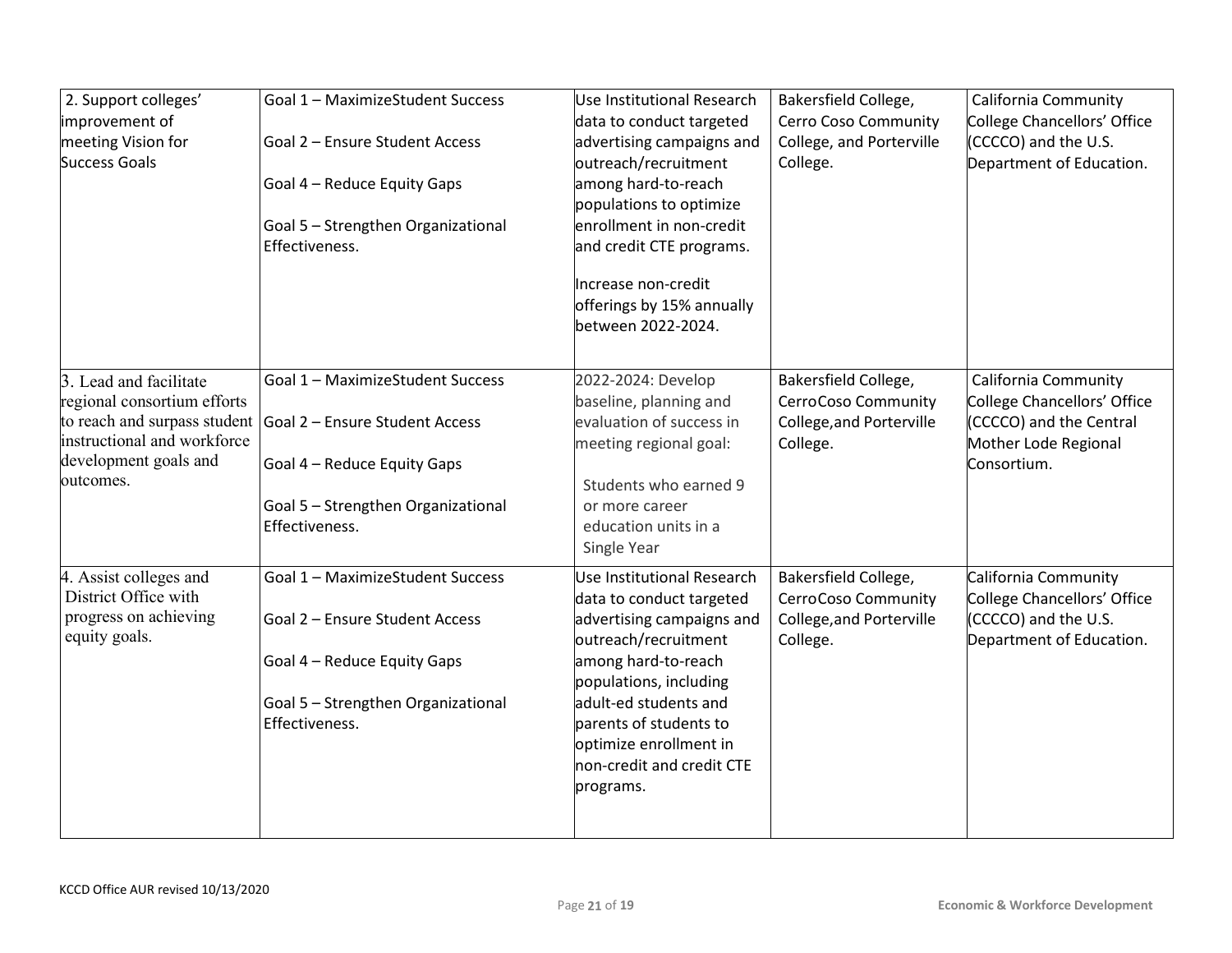**a) List the unit's current resource levels by outlining existing staff, listing (major) technology/equipment the unit uses, describing the space the unit occupies, and the unit's current budget.**

| <b>Resources</b>                            |                                                                                                    |                                                                                                   | <b>Current Level</b>                                                                                                                                     |
|---------------------------------------------|----------------------------------------------------------------------------------------------------|---------------------------------------------------------------------------------------------------|----------------------------------------------------------------------------------------------------------------------------------------------------------|
| <b>Staffing</b>                             | • 1.0 FTE Associate Vice Chancellor; 12.0 FTE Dean, Directors, Program Managers, Analyst, or TAPs; |                                                                                                   |                                                                                                                                                          |
| (list current staffing levels)              |                                                                                                    |                                                                                                   | . 1.0 Institutional Research Analyst; 1.0 FTE Administrative Assistant;                                                                                  |
|                                             |                                                                                                    |                                                                                                   | • 1.5 FTE Department Assistant II; 2.0 FTE Workforce Assistant                                                                                           |
|                                             |                                                                                                    | (Excludes temporary labor)                                                                        |                                                                                                                                                          |
| <b>Technology / Equipment</b>               |                                                                                                    |                                                                                                   | . EMSI, CATEMA, and standard office and classroom equipment e.g., desktop and laptop computers, projectors, and copiers.                                 |
| Space / Facilities                          |                                                                                                    |                                                                                                   | • 6,926 sq. ft. 1 <sup>st</sup> floor & 1,378 sq. ft. sq. ft. 2 <sup>nd</sup> floor Total sq. ft. = 8,304 sq. ft. [No change; corrected prior estimate.] |
| <b>Budget (Unrestricted) Total</b>          |                                                                                                    | \$385,749 (Current)                                                                               | \$804,546 (proposed)                                                                                                                                     |
| 1000 (Academic Salaries)                    |                                                                                                    | \$173,381                                                                                         | \$173,631                                                                                                                                                |
| 2000 (Classified Salaries)                  |                                                                                                    | $$54,368$ (current)                                                                               | \$292,008 (Proposed -Director, Continuing Ed, Director, Public Affairs, (Grade G,                                                                        |
|                                             |                                                                                                    |                                                                                                   | Step 1 \$87,867) Educational Services Assistant, (Grade C Step 1= \$61,906)                                                                              |
| 3000 (Employee Benefits)                    |                                                                                                    | \$273,907                                                                                         | \$273,907                                                                                                                                                |
| 4000 (Supplies & Materials)                 |                                                                                                    | \$35,000                                                                                          | \$35,000                                                                                                                                                 |
| 5000 (Operating Expenses and Services)      |                                                                                                    | \$30,000                                                                                          | \$30,000                                                                                                                                                 |
| 6000 (Capital Outlay)                       |                                                                                                    | \$0                                                                                               |                                                                                                                                                          |
| 7000 (Other Outgo)                          |                                                                                                    | \$0                                                                                               |                                                                                                                                                          |
| <b>Budget (Restricted) Total</b>            |                                                                                                    | \$7,275,862                                                                                       | \$7,275,862                                                                                                                                              |
|                                             |                                                                                                    | CAEP/AEBG 21-22 (\$1,390,861) 20-21 (\$1,067,277); 2,458,138<br>Regional Consortium (\$4,817,724) |                                                                                                                                                          |
| <b>Budget (Contract/Community Ed) Total</b> |                                                                                                    | \$7,661,611                                                                                       | \$8,080,408                                                                                                                                              |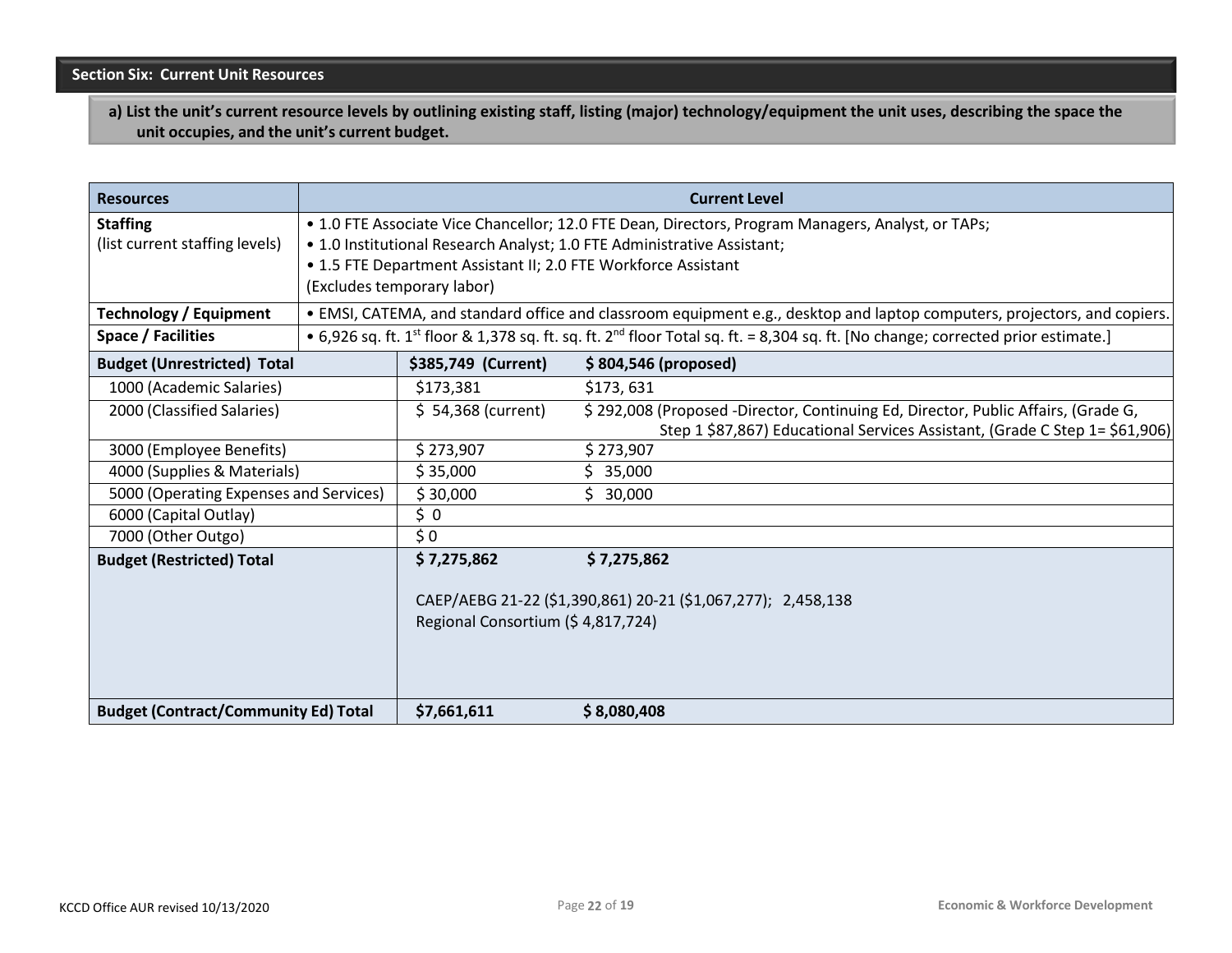### **Section Seven: Resource Request Analysis**

Discuss the impact of new resources your unit is requesting for next year's cycle that are in addition to what your unit currently has in this cycle. Indicate the expected cost along with the rationale. If a college is not requesting the new resource, leave the "College(s) requesting" column blank. Rank the proposals in order of their importance to the unit (" $1$ " is most important; "5" is least important)

| <b>Resource Category</b>                                                                                                                          | <b>Resource Requested</b><br>(Include Cost)                                            | Discuss how the new resource will impact your<br>unit's effectiveness in providing service to the<br>colleges or other groups and what college<br>planning reflects or suggests this need.                                                         | College(s) requesting this<br>new resource to your unit.<br>(Leave blank if no college<br>requests the new resource.) | Rank |
|---------------------------------------------------------------------------------------------------------------------------------------------------|----------------------------------------------------------------------------------------|----------------------------------------------------------------------------------------------------------------------------------------------------------------------------------------------------------------------------------------------------|-----------------------------------------------------------------------------------------------------------------------|------|
| <b>Positions:</b><br>Discuss the impact new and/or<br>replacement management<br>and/or staff will have on your<br>unit's service to the colleges. | 1: Classified Staff<br>1) Educational Services<br>Assistant<br>(Confidential, Grade C) | Classified:<br><b>Educational Services Assistant- Support for</b><br>1)<br>Proposed Vice Chancellor, EWD.                                                                                                                                          | Administrative support for a<br>senior leadership position is<br>expected.                                            |      |
|                                                                                                                                                   | 2: Administrator<br>2:1) Vice Chancellor, EWD<br>(Grade M)                             | Administrator:<br>2:1) Elevated focus and support fpr EWD to<br>meet the growing expectations of<br>Community Colleges to serve as a primary<br>responder in bridging the supply/skill gap.                                                        | Colleges are active partners in<br>addressing workforce needs.                                                        |      |
|                                                                                                                                                   | 2:2) Director, Continuing<br>Education<br>(Grade G)                                    | 2:2) This position adds value by responding to<br>significant education, enrollment and<br>access trends to reach potential students<br>who traditionally may not enroll in<br>education and training beyond the K-12<br>system.                   | All colleges are actively engaged<br>in growing our non-credit<br>footprint.                                          |      |
|                                                                                                                                                   | 2:3) Director, Public Affairs<br>(Grade G)                                             | 2:3) Districtwide support for increasing the<br>District's voice in legislative activities and<br>advocacy networks. Coordination of<br>external outreach efforts, and partnership<br>development to benefit all members of the<br>KCCD community. | Advocacy, legislative activities<br>and partnership development will<br>be for the benefit of the whole<br>district.  | 2    |
| KCCD Office AUR revised 10/13/2020                                                                                                                |                                                                                        | Page 23 of 19                                                                                                                                                                                                                                      | <b>Economic &amp; Workforce Development</b>                                                                           |      |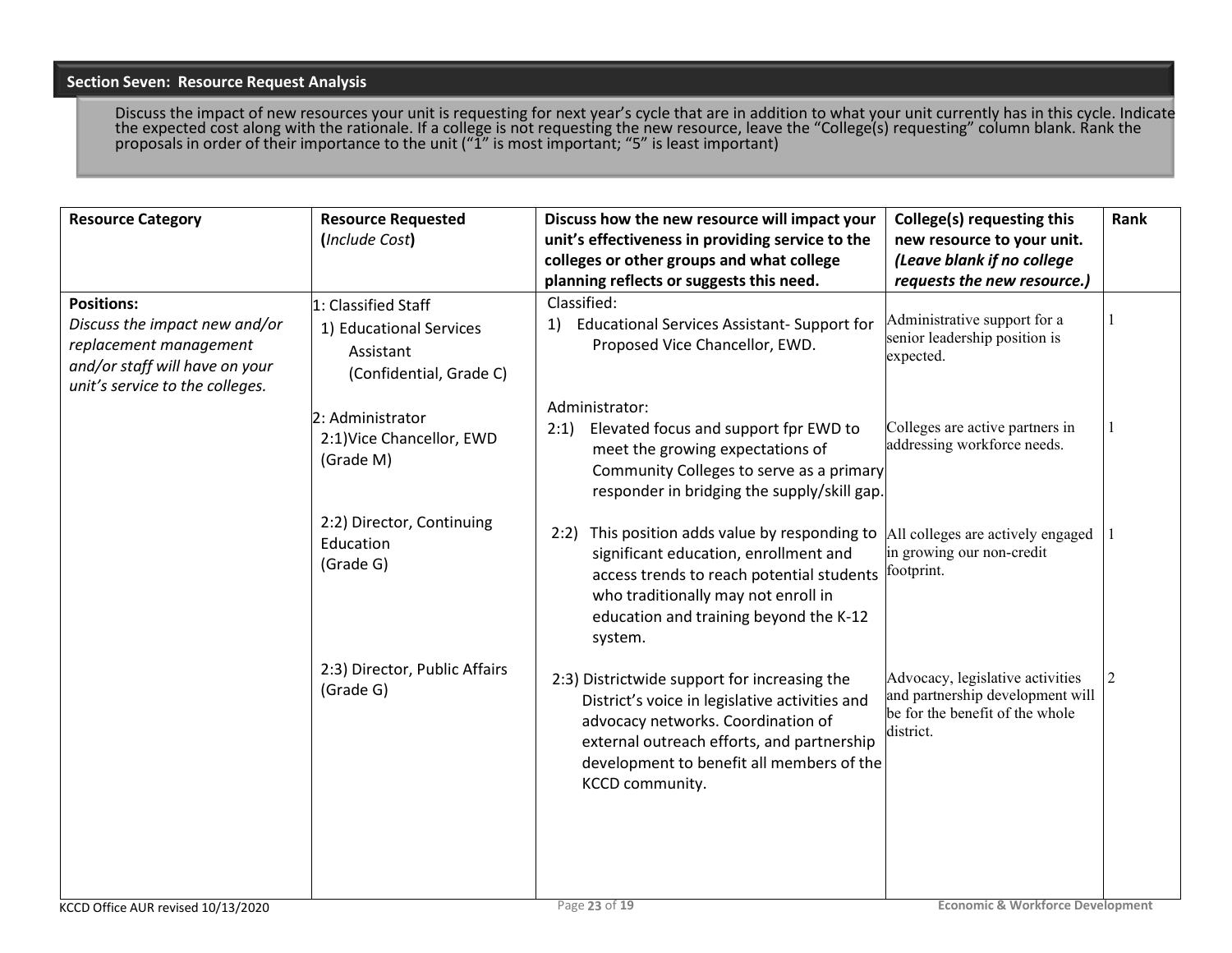|                                                                                                                                                                                                                                        | 2:4) Workforce Development<br>Managers (2)<br>(Grade G - COF)<br>Manager, Health and<br>$\overline{\phantom{a}}$<br><b>Workforce Development</b><br>Manager, Agriculture and<br>$\overline{\phantom{a}}$<br><b>Workforce Development</b> | 2:4) Health and Agriculture have critical<br>economic and workforce impact in our<br>region. Focused program management<br>will be needed in these areas resulting in<br>a need for a:<br>- Health Program Manager<br>- Agriculture Program Manager                                                                                                                                                                                                                           | Health and Agriculture have<br>critical economic and<br>workforce impact in our region<br>and local workforce needs.                                                                | $\sqrt{2}$ |
|----------------------------------------------------------------------------------------------------------------------------------------------------------------------------------------------------------------------------------------|------------------------------------------------------------------------------------------------------------------------------------------------------------------------------------------------------------------------------------------|-------------------------------------------------------------------------------------------------------------------------------------------------------------------------------------------------------------------------------------------------------------------------------------------------------------------------------------------------------------------------------------------------------------------------------------------------------------------------------|-------------------------------------------------------------------------------------------------------------------------------------------------------------------------------------|------------|
| <b>Professional Development:</b><br>Describe briefly, the effectiveness<br>of the professional development<br>your unit will be engaged in<br>(either providing or attending)<br>during the next cycle                                 | X 1: Provide Professional<br>levelopment<br>X 2: Attend Professional<br>Development                                                                                                                                                      | The unit plans to provide professional development for Members of the team work with<br>faculty, staff, industry, and others as appropriate.<br>Topics will vary but will largely focus on closing the<br>employment and skill gaps through strategic<br>interventions that better prepare our current and future<br>workforce for success.<br>The staff attend an array of industry related conferences semi-annual conference attended<br>as both presenters and attendees. | all colleges to provide support,<br>resources and professional<br>development as needed.<br>CCCAOE is an example of a<br>in partnership with representatives<br>from all 3 colleges |            |
| <b>Facilities:</b><br>If your unit receives a building<br>remodel or renovation, additional<br>furniture or beyond routine<br>maintenance, explain how this<br>request or requests will impact<br>your unit's service to the colleges. | X 1: Space Allocation<br>X 2: Renovation<br>X 3: Furniture<br>X 4: Other<br>$\square$ 5: Beyond Routine<br>Maintenance                                                                                                                   | As we expand our team, particularly our Regional<br>Consortium team, we will need to identify space,<br>furniture, standard office equipment and supplies, and<br>possibly some small renovations (tbd).<br>Hosting the Central/Mother Lode's Regional Team will<br>position the district for broader strategic alliances and<br>impact to our overall workforce and economy.                                                                                                 | All three campuses are active<br>members of the CMLRC. All<br>three college representatives<br>selected KCCD to serve as host.                                                      |            |
| <b>Technology:</b><br>If your unit receives technology<br>(audio/visual - projectors, TV's,<br>document cameras) and<br>computers, explain how this<br>request or requests will impact<br>your unit's service to the colleges.         | $\square$ 1: Replacement<br>Technology<br>$\Box$ 2: New Technology<br>$\square$ 3: Software<br>⊠ 4: Other: IT expertise,<br>consultation, and technical<br>assistance. Time and cost<br>estimates are not yet<br>available.              | IT support is needed to: 1. Select a cloud-based<br>platform to host on-demand web-based<br>training, which will improve the division's<br>effectiveness in responding to clients and<br>stakeholders. Platform and maintenance costs<br>will be borne by existing funding and revenue<br>streams.                                                                                                                                                                            | 1. Department of Toxic<br><b>Substances Control (DTSC)</b><br>and contract education<br>clients                                                                                     |            |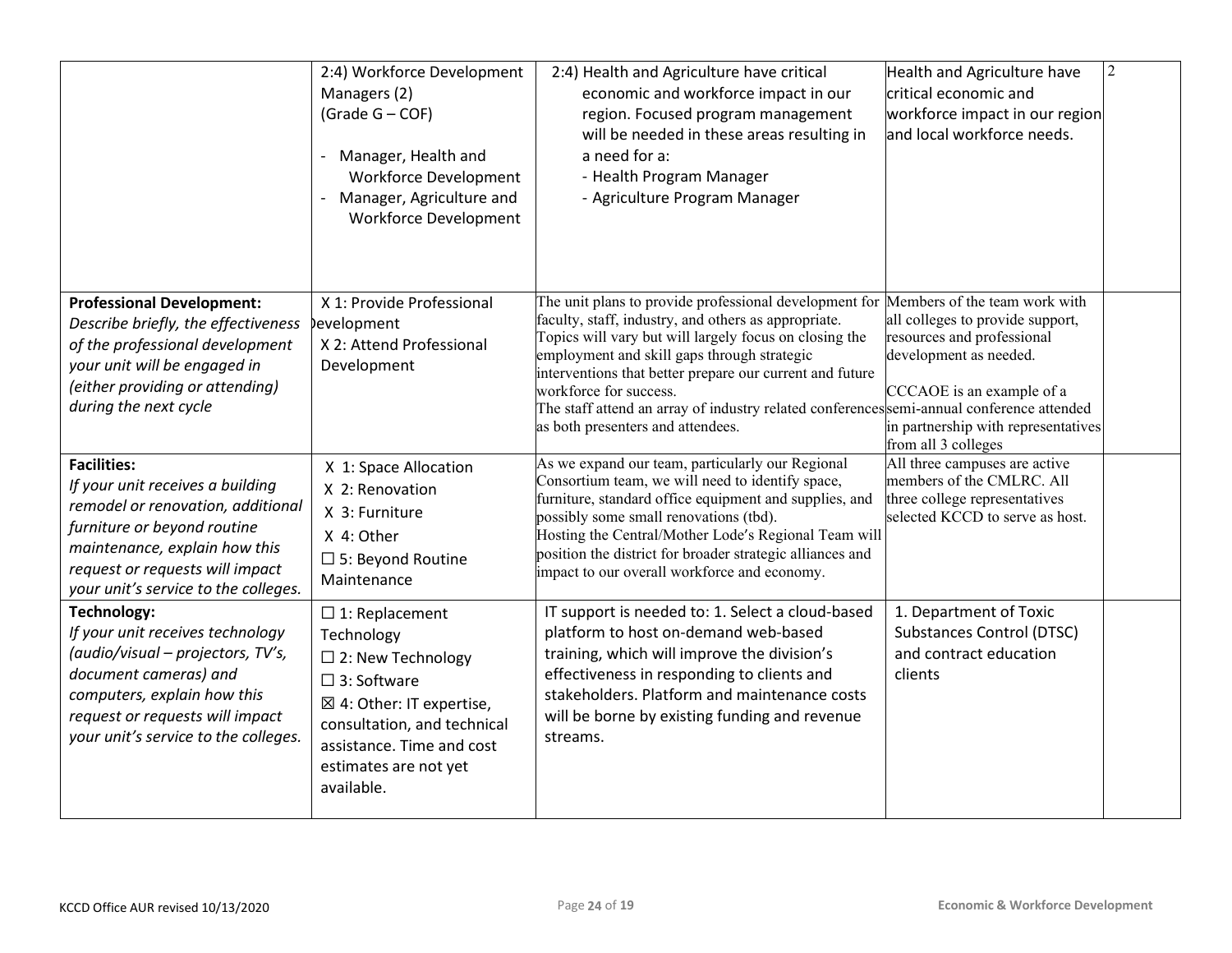| <b>Resource Category</b>                                                                                                                                                                                                                 | <b>Resource Requested</b><br>(Include Cost)                     | Discuss how the new resource will impact your<br>unit's effectiveness in providing service to the<br>colleges or other groups and what college<br>planning reflects or suggests this need. | College(s) requesting this<br>new resource to your unit.<br>(Leave blank if no college<br>requests the new resource.) | Rank |
|------------------------------------------------------------------------------------------------------------------------------------------------------------------------------------------------------------------------------------------|-----------------------------------------------------------------|--------------------------------------------------------------------------------------------------------------------------------------------------------------------------------------------|-----------------------------------------------------------------------------------------------------------------------|------|
| <b>Other Equipment:</b><br>If your unit receives equipment<br>that is not considered<br>audio/visual or computer<br>equipment technology, explain<br>how this request or requests will<br>impact your unit's service to the<br>colleges. | $\Box$ 1: Replacement<br>$\Box$ 2: New<br>$\square$ 3:<br>Other |                                                                                                                                                                                            |                                                                                                                       |      |
| Total cost of resource needs over and above current budget allocation:                                                                                                                                                                   |                                                                 | \$ unknown; not yet estimated                                                                                                                                                              |                                                                                                                       |      |

Discuss the impact of new resources your unit is requesting for next year's cycle that are in addition to what your unit currently has in this cycle. Indicate the expected cost along with the rationale. If a college is not requesting the new resource, leave the "College(s) requesting" column blank. Rank the proposals in order of their importance to the unit ("1" is most important; "5" is least important)

#### **Section Eight: Conclusions**

Present any conclusions and findings about the unit and its connection to the work of the colleges. (ACCJC Std IV.D.2, IV.D.5, IV.D.7):

In each annual Administrative Unit Review, the EWD district unit has consistently delineated, documented, and communicated the operational responsibilities and functions of the unit from those of the colleges and consistently adheres to this delineation in practice. The unit ensures that the colleges have received effective and adequate unit provided services to support the colleges in achieving their missions. Where the EWD district unit has the responsibility for resources, allocation of resources, and planning. ACCJC Standard IV.D.2 is used to evaluate the unit and its performance is reflected in the district and college accreditation documents and accredited status of the institution (ACCJC IV.D.2). The EWD district unit has participated in regular, integrated, district and college planning and evaluation to improve student learning and achievement and institutional effectiveness (ACCJC IV.D.5). This document is part of the District's regular documentation of its evaluations of the district unit and college role delineations, governance and decision-making

Oprocesses to assure their integrity and effectiveness in assisting the colleges in meeting educational goals for student achievement and learning. The district publicly posts and thereby widely communicates the results of these evaluations and uses them as the basis for improvement (ACCJC IV.D.7).